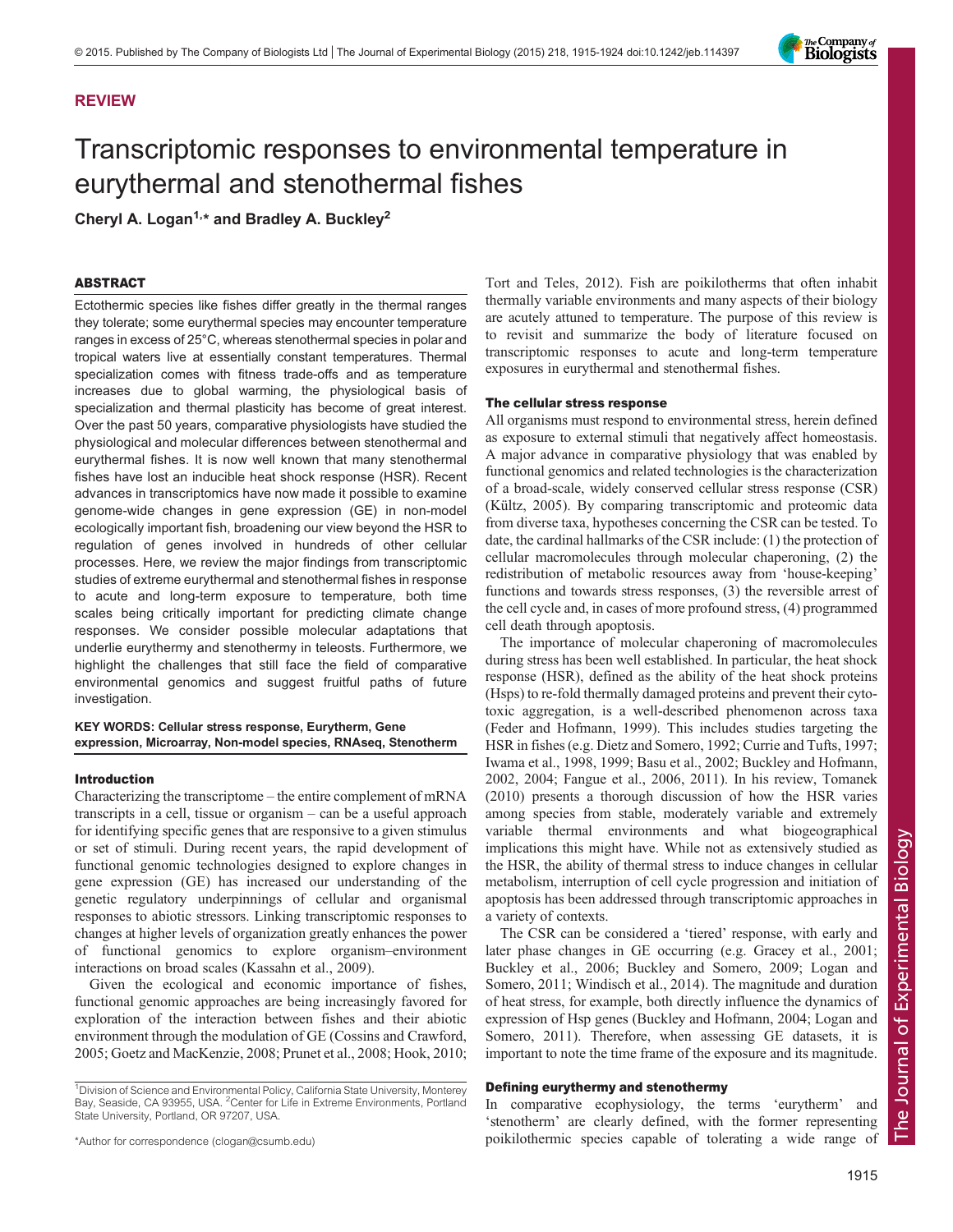external, and therefore internal, body temperatures and the latter referring to poikilothermic species with a narrow range of thermal tolerance. However, the proper binning of a given species into each category can be subjective. The terms 'eurythermal' or 'stenothermal' often have the clearest meaning in relative terms among closely related species. However, in absolute terms, a specific definition can be more difficult, particularly because accurate data on the upper and lower thermal limits for many species are unavailable.

Both thermal generalist (eurythermal) and thermal specialist (stenothermal) strategies are thought to have costs and benefits. Eurytherms can access a wide range of habitats, with obvious benefits in the form of the potential for range expansion, increased prey availability, predator avoidance and tolerance of unpredictable or rapidly changing environmental temperatures. However, the cost of eurythermy is likely to be an energetic one, as the effects of temperature  $(Q_{10}$  effects) on metabolism, biosynthesis, membrane integrity and a host of other biological processes have to be dealt with in thermally variable habitats. This cost can largely be avoided in stenotherms living within a narrow temperature range, so long as the thermal environment does not change at a pace to which they cannot acclimatize or adapt. This is clearly a current concern in light of climate change in many aquatic environments, particularly in polar and tropical waters [\(Somero, 2010](#page-9-0)). Many tropical species, adapted to nearly constant warm water, are already living near their upper lethal thermal limits [\(Stillman, 2003](#page-9-0); [Somero, 2010, 2011\)](#page-9-0), while many polar species lack the ability to tolerate rising water temperatures ([Peck et al., 2014\)](#page-8-0).

Studies focused on eurytherms and their transcriptomic responses to stress outnumber those on stenotherms by a considerable margin. For our purposes, we have elected to use the high latitude polar fishes as examples of cold-adapted stenotherms as they possess the lowest upper thermal threshold of any known vertebrates, and a tropical species, the damselfish, as an example of a relatively stenothermal warm-adapted species. Relatively speaking, all nonstenothermal fishes could be considered eurythermal. For comparison, we therefore focus on extreme eurytherms, defined here as those experiencing variation in habitat temperatures  $>20^{\circ}$ C.

#### The current state of transcriptomics

Prior to the late 1990s, changes in GE were measured for only one or a few genes at a time using northern blot analysis or quantitative real-time PCR. Since then, technological advances from cDNA and oligonucleotide microarrays to RNA sequencing have made it relatively cheap and easy to examine transcriptome-wide changes in virtually any non-model species ([Gracey and Cossins, 2003](#page-8-0); [Ekblom and Galindo, 2011](#page-7-0)). RNA sequencing is currently replacing microarray technology as the preferred method for transcriptomic analysis because it provides both sequence and abundance information for millions of reads ([de Wit et al., 2012\)](#page-7-0), whereas microarrays provide abundance information only and require up-front costs to construct a species-specific array ([Cossins](#page-7-0) [and Crawford, 2005\)](#page-7-0). In the case of both technologies, however, the ability to generate data currently exceeds our ability to interpret the results. Limitations of analyzing large-scale genomic data include incomplete reference data and lack of bioinformatics expertise. Annotation of ecologically important genes still relies on inferring homology with genes characterized in model species. In the papers reviewed here, a typical annotation rate is 50% and many of these unannotatable genes exhibit differential expression in response to temperature stress. Future work will require understanding the function of unknown genes in ecologically important species. For

example, although most studies reviewed here do not focus on nonannotated differentially expressed genes, future data-mining from public data repositories across species may uncover non-annotated but highly temperature-responsive genes that are ripe for future investigation.

Do changes in GE regulate the proteome? Changes in GE may serve as one of the principal means of biological regulation, and regulation at the mRNA level is often correlated with activity at the protein level. A recent study showed modest correlation between gene and protein expression for >60% of all genes in mice and humans [\(Ghazalpour et al., 2011](#page-8-0); [Vogel et al., 2010](#page-9-0)); however, other studies have demonstrated lower levels of correlation (reviewed in [Taniguchi et al., 2010\)](#page-9-0) or a delayed response between mRNA and protein expression [\(Buckley et al., 2006](#page-7-0); [Fournier et al., 2010](#page-8-0)). This latter effect is critically important, because mRNA levels may increase quickly and, then, decrease rapidly, whereas the levels of the corresponding protein may rise slowly and persist for a much longer period than mRNA levels (see, for example, [Buckley et al., 2006](#page-7-0)). Rates of protein turnover, posttranslational modification, alternative splicing, translational efficiency and other processes can also act independently of transcription to alter the proteome [\(Vogel and Marcotte, 2012\)](#page-9-0). Importantly, changes in mRNA expression may not be related to changes in protein activity per se ([Gracey and Cossins, 2003\)](#page-8-0). For example, if protein degradation or translation rates are affected by environmental stress, regulation of GE may be required to maintain constant protein levels. Likewise, highly labile transcripts may require constant transcription to maintain sufficient levels. In other cases, the ultimate product may be RNA itself (e.g. antisense RNA). Therefore, although gene and protein expression are tightly coupled in some cases, changes in GE that do not accompany changes at the protein level may still reflect important changes to cellular function.

## Goals of this review

We set out to address the following questions. What are the molecular adaptations that underlie eurythermy and stenothermy in fishes? More generally, what molecular pathways underlie thermal plasticity of fishes? What are the similarities and differences in GE responses of eurytherms and stenotherms to acute versus long-term exposure to heat and cold stress? [Somero \(2005](#page-9-0)) began to explore these questions a decade ago. Although the number of studies has more than doubled since that time, the answers to these questions are far from clear.

At the time of writing, we identified 37 studies of transcriptomic responses to acute  $(\leq 5 \text{ days})$  or long-term  $(>5 \text{ days})$  temperature exposure in fishes [\(Table 1](#page-2-0)). Beyond the technological differences among studies (e.g. platform, bioinformatics pipeline), other major differences include species and tissue type examined, thermal exposure regime (e.g. duration and magnitude; fluctuating versus steady) and data analysis pipeline. Furthermore, relative fold-changes are typically reported rather than absolute values, making comparisons difficult. Long-term exposure to different temperatures likely elicits GE changes underlying an acclimation or compensatory physiological response, whereas short-term exposures to temperature may elicit acute responses of varying degrees. However, a response time frame that elicits an acute response in one species may already induce signs of acclimation for another. Likewise, a long-term exposure that induces an acclimation response in one species may represent chronic stress in another (i.e. non-acclimation).

Thus, it is challenging to compare transcriptional responses among studies, particularly on a gene-by-gene basis. Therefore, we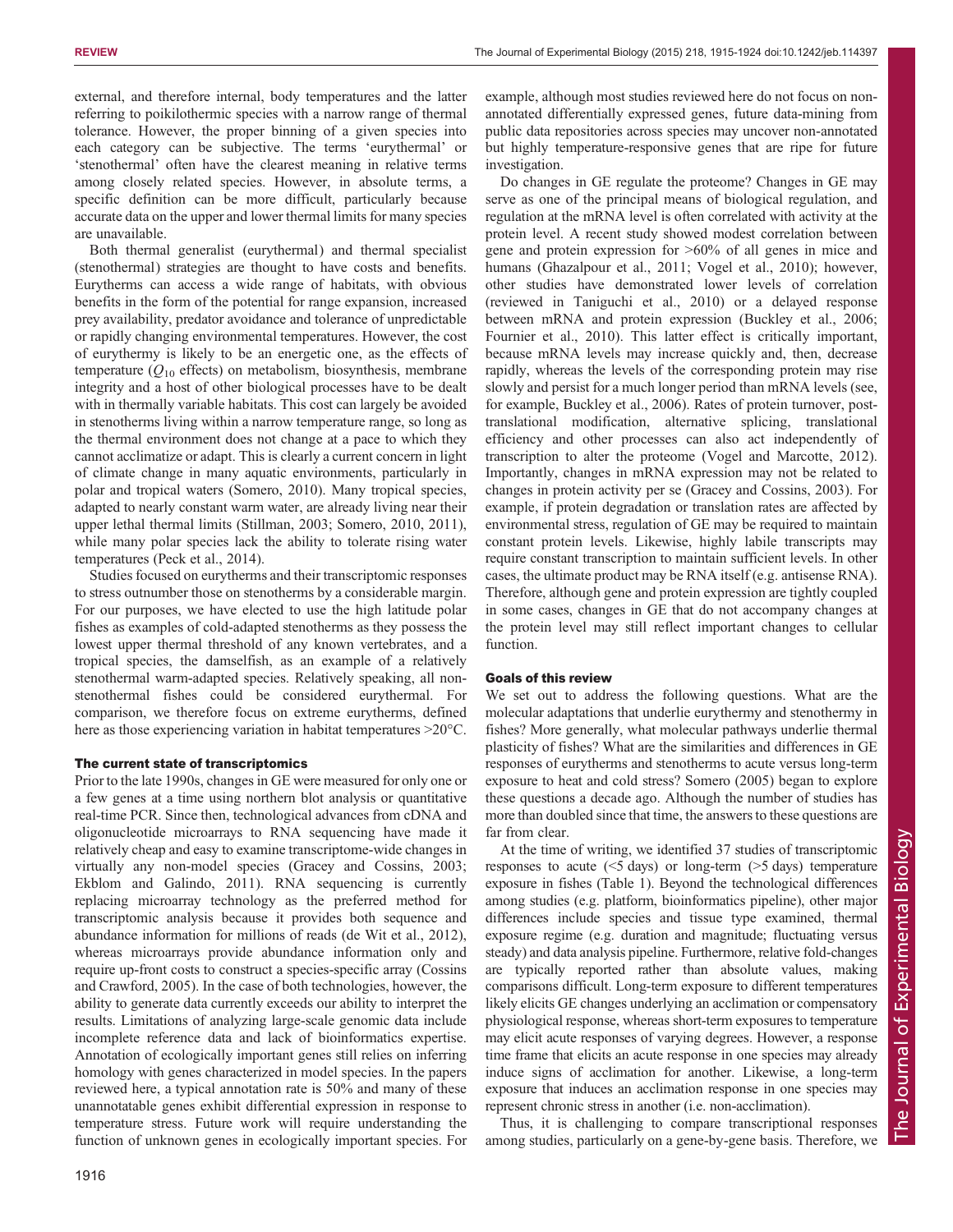#### <span id="page-2-0"></span>Table 1. Transcriptomic studies on responses to temperature stress in eurythermal and stenothermal fishes

|                            |                                                                          | Eurytherm versus                |                                                         |                                        |
|----------------------------|--------------------------------------------------------------------------|---------------------------------|---------------------------------------------------------|----------------------------------------|
| Study                      | <b>Species</b>                                                           | stenotherm                      | Tissues examined                                        | Technique                              |
| Bilyk and Cheng, 2014      | Antarctic cryopelagic nototheniid (Pagothenia<br>borchgrevinki)          | Stenotherm - extreme            | Liver                                                   | RNAseg                                 |
| Bilyk and Cheng, 2013      | Antarctic cryopelagic nototheniid (Pagothenia<br>borchgrevinki)          | Stenotherm - extreme            | Liver                                                   | 454 Pyroseguencing                     |
| Buckley and Somero, 2009   | Antarctic emerald nototheniod (Trematomus<br>bernacchii)                 | Stenotherm-extreme              | Gill                                                    | cDNA microarray*                       |
| Huth and Place, 2013       | Antarctic emerald nototheniod (Trematomus<br>bernacchii)                 | Stenotherm - extreme            | Gill, liver, brain                                      | 454 pyrosequencing                     |
| Thorne et al., 2010        | Antarctic plunderfish (Harpagifer antarcticus)                           | Stenotherm - extreme            | Liver                                                   | cDNA microarray                        |
| Windisch et al., 2014      | Antartic eelpout (Pachycara<br>brachycephalum)                           | Stenotherm - extreme            | Liver                                                   | cDNA microarray                        |
| Kassahn et al., 2007a      | Damselfish (Pomacentrus moluccensis)                                     | Stenotherm - warm<br>water      | Liver                                                   | cDNA microarray*                       |
| Kassahn et al., 2007b      | Damselfish (Pomacentrus moluccensis)                                     | Stenotherm - warm<br>water      | Liver                                                   | cDNA microarray*                       |
| Newton et al., 2013        | Barramundi (Lates calcarifer)                                            | Stenotherm - warm<br>water      | Muscle                                                  | RNAseg                                 |
| Buckley et al., 2006       | Long jaw mudsucker (Gillichthys mirabilis)                               | Eurytherm - extreme             | Gill, white muscle                                      | cDNA microarray                        |
| Gracey et al., 2004        | Common carp (Cyprinus carpio)                                            | Eurytherm - extreme             | Gill, muscle, liver, kidney,<br>brain, heart, intestine | cDNA microarray                        |
| Healy et al., 2010         | Atlantic killifish (Fundulus heteroclitus)                               | Eurytherm - extreme             | Gill, muscle                                            | cDNA microarray*                       |
| Logan and Somero, 2010     | Long jaw mudsucker (Gillichthys mirabilis)                               | Eurytherm - extreme             | Gill                                                    | cDNA microarray                        |
| Logan and Somero, 2011     | Long jaw mudsucker (Gillichthys mirabilis)                               | Eurytherm - extreme             | Gill                                                    | cDNA microarray                        |
| Podrabsky and Somero, 2004 | Annual killifish (Austrofundulus limnaeus)                               | Eurytherm - extreme             | Liver                                                   | cDNA microarray                        |
| Anttila et al., 2014       | Sockeye salmon (Oncorhynchus nerka)                                      | Eurytherm                       | Heart (ventricle)                                       | cDNA microarray                        |
| Chou et al., 2008          | Zebrafish (Danio rerio)                                                  | Eurytherm                       | Gill                                                    | cDNA microarray                        |
| Evans et al., 2011         | Sockeye salmon (Oncorhynchus nerka)                                      | Eurytherm                       | Gill, liver                                             | cDNA microarray*                       |
| Hori et al., 2010          | Atlantic cod (Gadus morhua)                                              | Eurytherm                       | Liver, kidney, skeletal<br>muscle                       | <b>SSH library</b><br>characterization |
| Jeffries et al., 2012      | Sockeye salmon (Oncorhynchus nerka)                                      | Eurytherm                       | Gill                                                    | cDNA microarray                        |
| Jeffries et al., 2014      | Sockeye (Oncorhynchus nerka) and pink<br>salmon (Oncorhynchus gorbuscha) | Eurytherm                       | Gill                                                    | cDNA microarray                        |
| Ju et al., 2002            | Channel catfish (Ictalurus punctatus)                                    | Eurytherm                       | <b>Brain</b>                                            | cDNA microarray                        |
| Lewis et al., 2010         | Rainbow trout (Oncorhynchus mykiss)                                      | Eurytherm                       | Red blood cells                                         | cDNA microarray                        |
| Liu et al., 2013           | Catfish (Ictalurus spp.)                                                 | Eurytherm                       | Liver, gill                                             | RNAseq                                 |
| Long et al., 2012          | Zebrafish (Danio rerio)                                                  | Eurytherm                       | Whole larvae                                            | cDNA microarray                        |
| Long et al., 2013          | Zebrafish (Danio rerio)                                                  | Eurytherm                       | Whole larvae                                            | RNAseg                                 |
| Malek et al., 2004         | Zebrafish (Danio rerio)                                                  | Eurytherm                       | Skeletal muscle                                         | cDNA microarray                        |
| Meier et al., 2014         | Brown trout (Salmo trutta)                                               | Eurytherm                       | Whole fry                                               | cDNA microarray*                       |
| Olsvik et al., 2013        | Atlantic salmon (Salmo salar)                                            | Eurytherm                       | Liver                                                   | 454 pyrosequencing                     |
| Quinn et al., 2011         | Artic charr (Salvelinus alpinus)                                         | Eurytherm                       | Gill                                                    | cDNA microarray*                       |
| Scott and Johnston, 2012   | Zebrafish (Danio rerio)                                                  | Eurytherm                       | Hypaxial fast muscle                                    | RNAseq                                 |
| Smith et al., 2013         | Crimson spotted rainbowfish (Melanotaenia<br>duboulayi)                  | Eurytherm                       | Liver                                                   | RNAseg                                 |
| Tan et al., 2012           | Rainbow trout (Oncorhynchus mykiss)                                      | Eurytherm                       | Gill                                                    | RNAseq                                 |
| Vergauwen et al., 2010     | Zebrafish (Danio rerio)                                                  | Eurytherm                       | Liver                                                   | cDNA microarray                        |
| Vornanen et al., 2005      | Rainbow trout (Oncorhynchus mykiss)                                      | Eurytherm                       | Heart (atrium, ventricle)                               | cDNA microarray                        |
| Castilho et al., 2009      | Pacific Bluefin tuna (Thunnus orientalis)                                | Eurytherm, partial<br>endotherm | Heart (ventricle), muscle<br>(white and red)            | cDNA microarray*                       |
| Jayasundara et al., 2013   | Pacific Bluefin tuna (Thunnus orientalis)                                | Eurytherm, partial<br>endotherm | Heart (ventricle)                                       | cDNA microarray                        |

\*Heterologous hybridization.

focus on summarizing and synthesizing key findings from studies of stenothermal versus extremely eurythermal fishes as these are likely to give us the clearest signals pointing to differences among species with different thermal tolerances, and suggest areas for future study. Much is also to be learned by looking at eurytherms from moderately variable environments [\(Tomanek, 2010\)](#page-9-0), which we include in Table 1. However, a proper treatment of these papers is outside the scope of this review. Likewise, studies on the model zebrafish Danio rerio have used transcriptomic approaches to study the impact of temperature on GE and these are also listed in Table 1.

## Responses to long-term heat exposure in eurytherms

The first study to examine transcriptome-wide changes in response to temperature stress in a non-model fish species was done in carp (Cyprinus carpio) [\(Gracey et al., 2004\)](#page-8-0). A species-specific cDNA microarray was used to measure changes in GE across seven different tissues in response to cold treatment. Fish were held at 30°C (control), 23, 17 or 10°C for 22 days, and sampled at multiple time points during the exposure. This was the first study to show the magnitude and complexity of responses in GE to cold in a nonmodel fish species. Among all tissues, 260 genes (out of 13,440 cDNAs) shared significant responses to cold. Twenty-seven were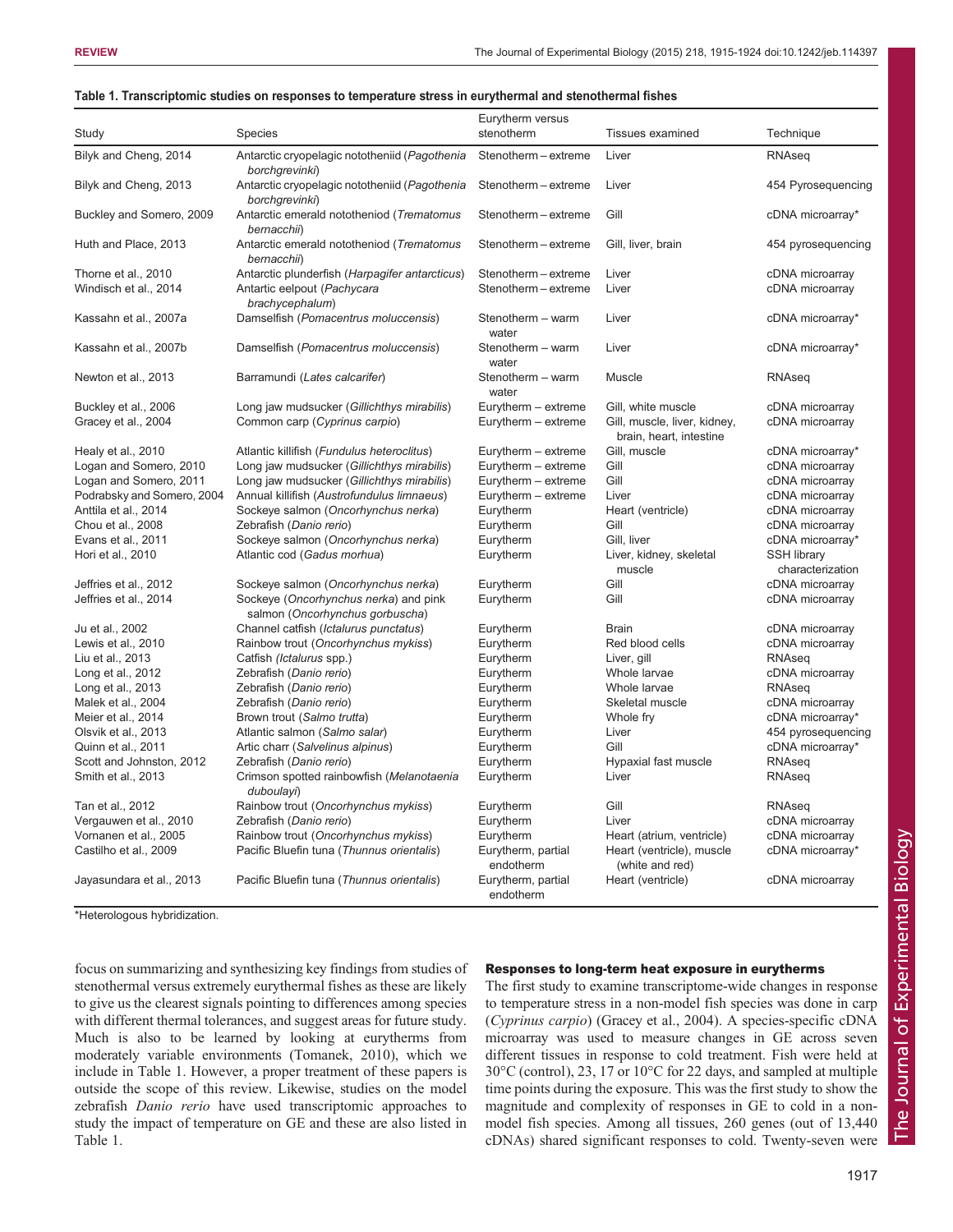orthologous to yeast proteins also regulated in response to cold, showing that adaptive responses to cold may be conserved from single-celled eukaryotes to vertebrates. These included up-regulation of well-known mediators of cold adaptation [e.g. stearoyl-CoA desaturase, cold-inducible RNA binding protein (CIRBP), and high mobility group-like protein 2 (HMG)]. Tissue-specific responses revealed an additional 3201 differentially expressed cDNAs (with homology to 1728 previously described genes) with divergent patterns across tissues. For example, skeletal muscle exhibited a coordinated repression of genes that make up the structure of the sarcomere (e.g. actin, myosins, tropomyosin) and those involved in muscle contraction (e.g. parvalbumins and troponins) that may indicate structural remodeling of muscle tissue in the cold. In contrast, cardiac muscle did not show a similar response. The authors suggest that cold may have different effects on contractile tissues, with skeletal muscle exhibiting remodeling in response to cold perhaps to adapt locomotory activity and load. Other tissues showed divergent metabolic strategies. For example, brain tissue increased expression of glycolytic genes whereas skeletal muscle showed a consistent decrease of glycolytic genes. Thus, although there appears to be a conserved transcriptome phenotype across all tissues, individual tissues showed highly divergent responses that are likely related to their physiological role within the body.

Extreme eurytherms are often exposed to high variability in temperature on daily and seasonal time scales, but how organisms respond to constant versus fluctuating conditions remains understudied in fishes. One of the early transcriptomic studies examined the differential responses of the annual killifish (Austrofundulus limnaeus) following exposure to either a constant temperature of 20, 26 or 37°C, or daily fluctuations between 20 and 37°C for 14.5 days [\(Podrabsky and Somero, 2004\)](#page-8-0). The fluctuating regime reflects variation in the ephemeral ponds where these fish live, characterized by acute and rapid changes in temperature on a daily basis. Liver tissue was examined from fish sampled every 24 h during the constant exposure to 20 and 37°C, and every 4 h in the control group (constant exposure to 26°C) and during diel fluctuation between 20 and 37°C. Different gene sets regulated the same biological processes in response to constant versus fluctuating temperature. For example, small Hsps played a bigger role in response to fluctuating temperatures whereas larger Hsps (Hsc70 and Hsp90) were strongly up-regulated during constant high temperature exposure. In addition, HMGB1 (a global regulator of transcription) exhibited one of the most striking expression patterns in the fluctuating regime. Expression was highly negatively correlated to daily temperature cycling with a 10-fold change in response. The authors suggest that HMGB1 may act as a global GE temperature sensor and function by adjusting transcription rates such that mRNA levels are maintained in the face of temperature change. Another key finding was that both temperature cycling and circadian rhythms regulated many of the same genes. Failure to take circadian patterns of GE into account could lead to inadequate sampling of the transcriptome and, therefore, erroneous conclusions about temperature effects on GE. Teasing apart GE differences due to temperature alone can be difficult if not appropriately accounted for in experimental design and statistical analyses (see [Gracey et al.,](#page-8-0) [2008](#page-8-0)). Finally, because high temperature variability can lead to higher thermal tolerance and increased thermal range [\(Tomanek,](#page-9-0) [2010](#page-9-0); [Schulte, 2014](#page-8-0)) and gene regulation appears to be different under stable versus variable thermal regimes, we highlight this as an important area for continued research.

[Logan and Somero \(2010\)](#page-8-0) compared GE responses in a wellstudied extreme eurytherm, the longjaw mudsucker, Gillicthys mirablis, after exposure to ecologically relevant temperatures  $(9, 19)$ and 28°C) for 3 weeks. Acclimation to 9 versus 28°C results in an upper critical thermal maximum ( $CT_{\text{max}}$ ) difference of 5°C (34.4) versus 39.7°C), an ecologically important difference. However, only 150 genes (of 1607 unique annotated genes on the array) differed in expression among acclimated groups, with relatively low fold changes. The highest temperature group at 28°C did not appear to induce an acute HSR; only one Hsp was upregulated (hsp90β). They suggested that this limited response might be a hallmark of extreme eurythermy. However, gene ontology categories overrepresented at 28°C included protein biosynthesis and active ion transport, both energetically costly processes. Thus, although fish appeared to have largely remedied the effects of acute heat stress following acclimation to nearly a 20°C range, living in warmer water may result in higher energetic costs.

In summary, studies on long-term responses of extreme eurytherms to temperature have provided a number of important findings. First, although a conserved response to long-term cold exposure is observed across many tissue types in carp, tissuespecific patterns often show divergent or opposing transcriptome signatures [\(Gracey et al., 2004\)](#page-8-0). Therefore, choice of tissue is of critical importance when comparing GE responses among populations and species. Second, annual killifish regulate a different set of genes in response to fluctuating versus constant temperatures ([Podrabsky and Somero, 2004](#page-8-0)). Magnitude, duration and variability of temperature exposure in relation to an organism's natural habitat must be carefully considered in experimental design. Third, high mobility group proteins appear to be important in longterm exposure to both cold and warm temperature ([Gracey et al.,](#page-8-0) [2004; Podrabsky and Somero, 2004](#page-8-0); [Jayasundara et al., 2013](#page-8-0)), and may serve an important role in temperature compensation of global transcription rates. Fourth, circadian rhythms can either mask or inflate temperature effects on GE; therefore, experimental design must be carefully executed to avoid artifacts (see also [Connor and](#page-7-0) [Gracey, 2011](#page-7-0)). Fifth, limited changes in steady-state GE levels following long-term exposure to a wide range of temperatures and lack of an apparent HSR may be indicative of extreme eurythermy [\(Logan and Somero, 2010\)](#page-8-0). As cautioned above, however, the turnover of mRNA for Hsps is rapid relative to the turnover of the protein itself ([Buckley et al., 2006](#page-7-0)). Thus, failure to observe increases in mRNA for Hsps during long-term thermal acclimation may, in fact, be due to the completion of increased synthesis of the protein chaperones themselves. Even if warm acclimation leads to cessation of a CSR, maintenance costs for homeostasis at warmer temperatures may be high, resulting in a potential trade-off with more energy allocated toward homeostasis and less energy available for growth and reproduction.

## Responses to acute heat exposure in eurytherms

[Buckley et al. \(2006\)](#page-7-0) laid the groundwork for examining ecologically relevant acute heat stress responses in the eurythermal longjaw mudsucker, G. mirabilis. In their study, fish were exposed to an acute temperature increase from 18°C to 32°C and were held at 32°C for 2 h. One group of fish was then maintained at 32°C for three additional hours and the other 'recovery' group was ramped back down to 18°C and held at that temperature for the duration of the experiment. Gill and muscle tissues were sampled from the three groups (control, heat stress, recovery) throughout the experiment. In both tissues, acute heat stress induced a clear HSR with differential expression of all molecular chaperones present on the microarray (e.g. Hsp40, Hsp60, Hsp70, Hsc71, Hsp90, Hsp108). However, the majority of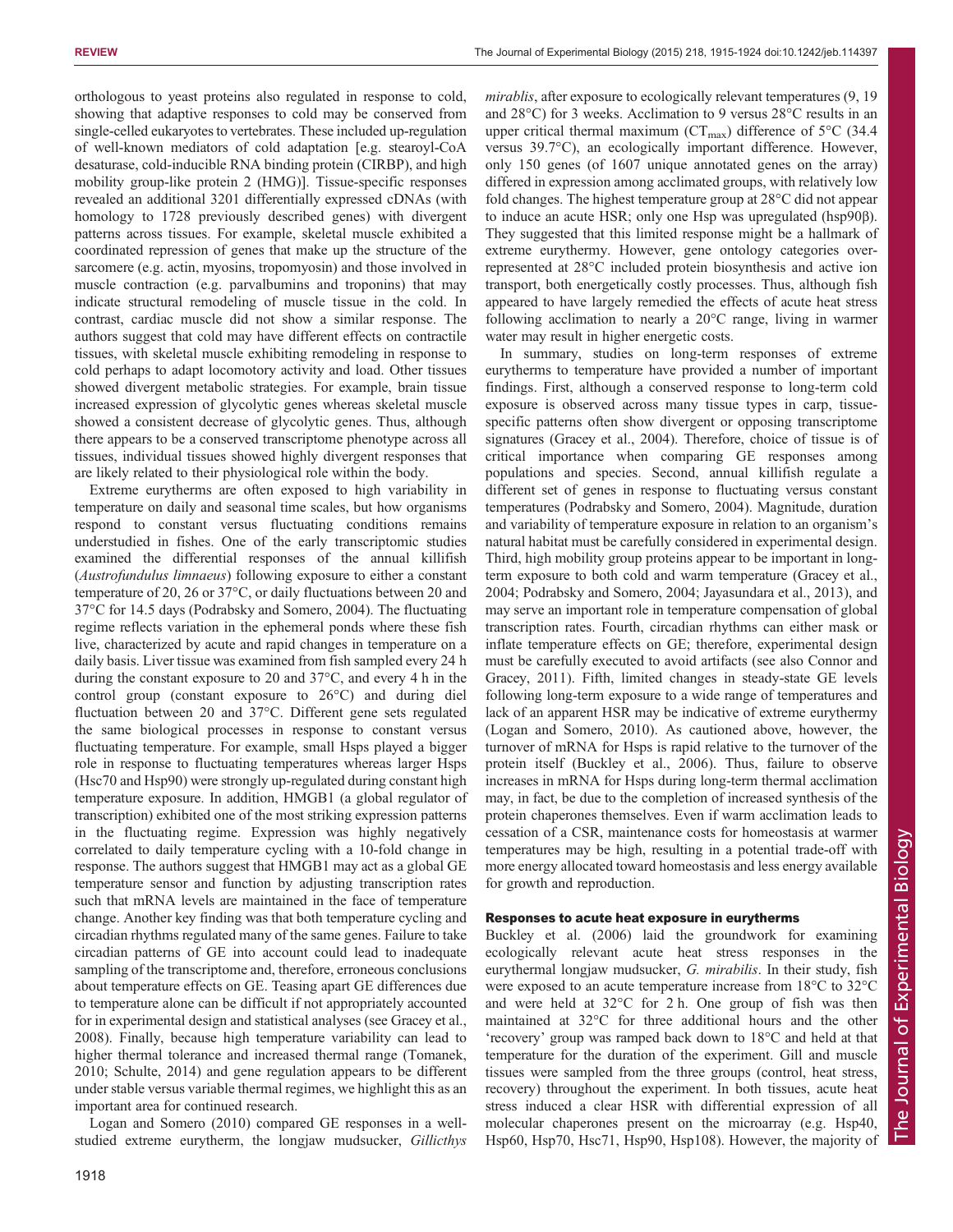responses were tissue specific. In gill, acute heat stress induced several genes encoding cytoskeleton components, whereas in muscle, the primary response was repression of genes involved in the cell cycle and proliferation. Importantly, this study also examined concomitant levels of protein abundance for six genes that were differentially regulated. Although GE was correlated with protein production, timing and magnitude of protein expression did not mirror mRNA concentration, as emphasized earlier in this review.

[Logan and Somero \(2011\)](#page-8-0) expanded on this work by examining the acute HSR following long-term exposure to a range of temperatures to analyze how responses might vary across seasons or with thermal history. Fish were held at 9, 19 or 28°C for 3.5 weeks and then ramped at 4°C per hour up to a temperature that induced loss of equilibrium. Fish were sampled every hour during the heat ramp. Fifty-two genes shared a common acute heat stress response regardless of starting temperature, including strong HSR (HspA9, Hsp70, Hsp90β1, Hsp27, Hsp40, Hsp60, Hsp108) and CSR (e.g. genes involved in the ubiquitin-proteasome pathway, cell cycle and apoptosis) induction, illustrating a conserved response regardless of thermal history. However, the timing of this response differed, with an increase in acclimation temperature of 10°C resulting in a 2°C increase in temperature at which up-regulation of this battery of stress response genes turned on. Although this shift in  $T_{\text{on}}$ ' had been described for two Hsps previously in G. mirabilis [\(Dietz and Somero, 1992; Buckley and Hofmann, 2002\)](#page-7-0) and in other species as well (e.g. [Buckley et al., 2001](#page-7-0); [Tomanek and](#page-9-0) [Somero, 1999\)](#page-9-0), this was the first study to show that this shift occurs for a whole suite of acute heat stress regulated genes. Acclimation also reduced the magnitude of the response for some of these conserved genes as a result of either constitutive up-regulation of genes during acclimation to warmer temperature or differential sensitivity of genes to the relative duration of heating versus cumulative heat stress (e.g. degree heating minutes). Finally, this study identified specific genes that were consistently regulated in response to mild (hsp70) versus extreme (CDKN1B) levels of heat stress and established these genes as potential biomarkers of stress level severity.

Studies comparing populations of fishes locally adapted to different environments have also been fruitful in identifying potential GE phenotypes correlated with thermal tolerance. For example, [Healy et al. \(2010\)](#page-8-0) examined transcriptome responses of northern and southern populations of the killifish Fundulus heteroclitus during an acute heat stress. Fish were exposed to 34°C for 2 h followed by a recovery period (both subpopulations were previously held at 20°C for 4 weeks). The southern subpopulation was known to have a  $CT_{\text{max}} \sim 2^{\circ}C$  higher than the northern subpopulation ([Fangue et al., 2006](#page-7-0)). Using heterologous hybridization to the salmonid GRASP microarray combined with quantitative RT-PCR, they found that a subset of hsps were upregulated in the southern population  $(hsp70-1, hsp27, hsp30)$  in gill and muscle, whereas hsp70-2 and hsp90-alpha showed the opposite response with up-regulation in the northern subpopulation in muscle. This study suggests that the role of Hsps in establishing thermal tolerance is complex and varies among different Hsp classes, with the possibility that up-regulation of smaller Hsps is better correlated with higher thermal tolerance than expression of larger Hsps.

In summary, acute and long-term temperature exposures result in very different transcriptome signatures in eurythermal fishes. First, in response to acute heat stress, common response genes across tissues are dominated by Hsps [\(Buckley et al., 2006;](#page-7-0) [Healy et al.,](#page-8-0) [2010\)](#page-8-0), whereas tissue-specific transcriptomes may be characterized by processes like structural remodeling and cell cycle regulation [\(Buckley et al., 2006](#page-7-0); [Healy et al., 2010\)](#page-8-0). Second, extreme eurytherms have a strong HSR in response to acute heat stress [\(Buckley et al., 2006](#page-7-0); [Healy et al., 2010; Logan and Somero, 2011\)](#page-8-0), but HSR and CSR timing and magnitude vary with thermal history [\(Logan and Somero, 2011\)](#page-8-0). In contrast, based on transcriptional data, extreme eurytherms showed no HSR ([Gracey et al., 2004](#page-8-0); [Logan and Somero, 2010](#page-8-0)) or a limited HSR ([Podrabsky and](#page-8-0) [Somero, 2004](#page-8-0)) following constant long-term exposure to cold or warm temperatures. Third, only one study has examined the relationship between gene and protein expression in response to acute heat stress in non-model fish ([Buckley et al., 2006\)](#page-7-0), and none have examined the relationship following temperature acclimation. It is unknown whether steady-state temperature acclimation GE levels mirror protein expression more closely than during acute heat stress. Finally, mild versus severe levels of acute stress result in different transcriptome profiles [\(Logan and Somero, 2011](#page-8-0)). Thus, knowing the 'severity' of the stress is critically important for making comparisons across species or populations and will vary with thermal history.

## Responses to acute heat exposure in stenotherms Cold-adapted polar fishes

The fishes of Antarctica possess some of the lowest upper lethal temperatures of any species, having evolved in the sub-zero waters of the Southern Ocean for 14–25 million years ([Eastman, 2005\)](#page-7-0). Early work on the role of molecular chaperoning of proteins in heat-stressed Antarctic fishes revealed that the HSR was missing in at least one of these cold-adapted species, the notothenioid Trematomus bernacchii ([Hofmann et al., 2000\)](#page-8-0). The initial hypothesis was that given their long history spent in the extreme cold, the HSR was lost in these fishes owing to its no longer being necessary in the absence of variable water temperatures. Followup studies demonstrated that mRNA for Hsp70 is present in T. bernacchii [\(Place and Hofmann, 2005\)](#page-8-0) and that the transcriptional regulator of all Hsp genes, HSF-1, displays constitutive DNAbinding activity, even in field-caught specimens ([Buckley et al.,](#page-7-0) [2004\)](#page-7-0). It has been conjectured that cold-denaturation of proteins is problematic for these species and that constitutive expression of otherwise stress-inducible proteins is required in at least some coldadapted fishes ([Place et al., 2004](#page-8-0); [Todgham et al., 2007](#page-9-0)). An alternative explanation for constitutive expression in the cold can be based on the retardation of protein folding/chaperoning processes at low temperature; higher titers of molecular chaperones may be required to support adequate rates of protein maturation along productive folding pathways. Whatever the mechanistic explanation for high constitutive levels of Hsps, the phenomenon seems taxonomically widespread: the findings have been repeated in other polar fishes, including the bald notothen, Pagothenia borchgrevinki [\(Place and Hofmann, 2005\)](#page-8-0), the Antarctic plunderfish, Harpagifer antarcticus [\(Clark et al., 2008\)](#page-7-0), the Arctic haddock, Melanogrammus aeglefinus [\(Afonso et al., 2008](#page-7-0)), an Antarctic ciliate Euplotes focardii [\(La Terza et al., 2007\)](#page-8-0), as well as the larvae of the Antarctic midge Belgica antarctica [\(Rinehart et al., 2006\)](#page-8-0).

As these initial investigations of the HSR were being done, environmental genomic methods were being applied in a variety of Antarctic species ([Clark et al., 2004](#page-7-0); [Peck et al., 2005\)](#page-8-0). In 2008, a reference transcriptome of the ecologically important, and increasingly economically exploited, Antarctic toothfish, Dissostichus mawsoni, was published ([Chen et al., 2008\)](#page-7-0). That study showed that genes encoding proteins involved with protein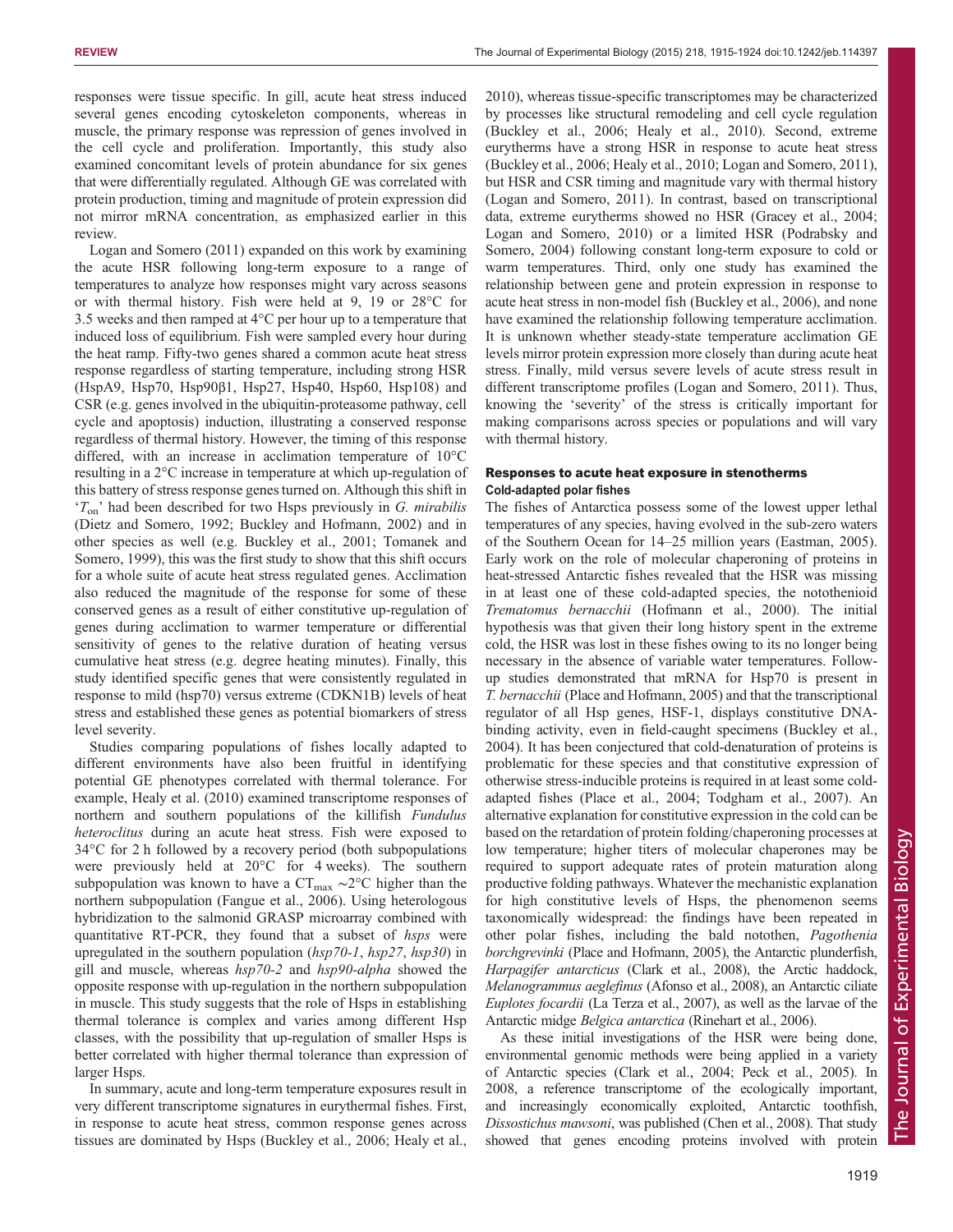biosynthesis, folding and degradation were over-represented in the cold-adapted transcriptome when compared with the transcriptome of a model species: the zebrafish Danio rerio. Likewise, genes involved in lipid metabolism, antioxidation, anti-apoptosis and immunity were also over-represented. Transcriptomes from the brains and livers of three other Antarctic fishes, Notothenia corriceps, Chaenocephalus aceratus and Pleuragramma antarcticum, have also been sequenced [\(Shin et al., 2012](#page-8-0)). The Antarctic transcriptomes were enriched with transcripts from genes involved in protein degradation via ubiquitination compared with temperate fishes. These transcriptomes were generated from un-treated fishes and this implies that, in keeping with constitutive expression of Hsps, routine protein homeostasis may be a significant cost in the extreme cold and that the ubiquitin-mediated proteo-degradative pathway may be of special importance.

Heterologous hybridization of reverse transcribed mRNA from heat-stressed T. bernacchii to an existing G. mirabilis microarray [\(Gracey et al., 2001;](#page-8-0) [Buckley et al., 2006](#page-7-0); [Gracey, 2008\)](#page-8-0) revealed that mRNAs from Hsp40, Hsp60, Hsp70, Hsp90 and Hsp108 are all present in T. bernacchii tissues. The same is true for H. antarcticus [\(Thorne et al., 2010\)](#page-9-0) and P. borchgrevinki [\(Bilyk and Cheng, 2013\)](#page-7-0).

[Buckley and Somero \(2009\)](#page-7-0) also demonstrated that acute exposure to 4°C, despite being insufficient to induce Hsp expression, nevertheless caused over- and under-expression of hundreds of genes. These genes are involved in numerous biological processes related to the broader CSR, including cellular signaling, cytoskeletal restructuring, carbohydrate metabolism, fatty acid metabolism, cell growth inhibition, DNA repair and apoptosis. In that study, a modified CSR in Antarctic fish fauna was proposed. According to this model, in the absence of an inducible HSR, pathways leading to temporary cell cycle arrest, apoptosis or both may be promoted. Hsps can directly block both intrinsic and extrinsic apoptotic pathways ([Beere, 2005\)](#page-7-0), and it is possible that inability to induce Hsps above constitutive levels may prevent apoptosis. Evidence supporting this idea includes the heat-induction of the pro-apoptotic transcription factor CCAAT/Enhancer-binding Protein Delta (C/EBP-05) in heat-stressed T. bernacchii ([Sleadd and](#page-8-0) [Buckley, 2013\)](#page-8-0) and the fact that exposure to temperatures as low as 2°C causes apoptosis in hepatocytes from the same species [\(Sleadd](#page-8-0) [et al., 2014\)](#page-8-0).

In another cDNA microarray-based study, the transcriptomic response in liver tissues from  $H$ . antarcticum to a 6 $\rm{^{\circ}C}$  exposure for 48 h included the up-regulation of genes involved in the classic inflammatory response ([Thorne et al., 2010\)](#page-9-0). A shift in metabolic output, another component of the CSR, may have also been reflected by induction of genes involved in the β-oxidation of fatty acids. Finally, genes related to the response to oxidative stress were also induced. These included targets of HIF-1 $\alpha$ . This led the authors to conclude that oxygen may be a limiting factor to acute thermal challenge in this species.

Two recent studies have examined the effect of heat on the transcriptome of the bald notothen, P. borchgrevinki [\(Bilyk and](#page-7-0) [Cheng, 2013, 2014\)](#page-7-0). In the earlier study, a reference transcriptome was generated by combining mRNA from many individuals, including field-caught, warm-acclimated and acutely heat-stressed specimens. Depending on the treatment, samples were taken from between four and seven tissues. Sequencing of the transcriptome via 454 sequencing generated 42,620 contigs of which 17,591 were annotated. These were used to probe the GE profiles in liver and gill of field-caught specimens, which were compared with those of the zebrafish. Genes grouped into 58 gene ontology terms were enriched in the polar species. Gene ontology terms related to

transcriptional regulation, ubiquitin–protein ligase activity, ubiquitination of damaged proteins and protein binding, among others, occurred more frequently in the Antarctic fish. This lends yet more evidence that protein biosynthesis may be problematic in the cold and that the constitutive expression of Hsps is necessary but cannot prevent higher rates of protein ubiquitination than occurs in warmer climates. Genes involved in DNA repair were also prevalent, which may have signaled that specimens were experiencing aspects of a broader CSR.

[Bilyk and Cheng \(2014\)](#page-7-0) used RNA-seq to characterize the liver transcriptome of P. borchgrevinki during exposure to 4°C for either 2 or 4 days. The patterns of GE were complex and in cases appear contradictory to patterns observed elsewhere. After 2 days at 4°C, a surprising down-regulation of all classes of molecular chaperones and polyubiquitins was detected. As stated above, many Antarctic fishes lack an inducible HSR, but the repression of the molecular chaperones during heat stress is certainly unusual. However, a similar repression of Hsps was observed in H. antarcticus exposed to heat stress ([Clark et al., 2008\)](#page-7-0), so this may represent a response specific to certain polar fishes and this certainly bears future study. The reduction in polyubiquitin transcripts is unexpected because in most cases, elevated expression of genes involved in the ubiquitin pathway is found in heat-stressed Antarctic species. GE profiles in P. borchgrevinki after 4 days of thermal stress suggest a cessation or slowing of cell proliferation, similar to what was observed in T. bernacchii [\(Buckley and Somero, 2009](#page-7-0)), and genes involved in transcription and translation were down-regulated, perhaps signaling a slowing of biosynthesis. The exposures used by [Bilyk](#page-7-0) [and Cheng \(2014\)](#page-7-0), while qualifying as 'acute' for the purposes of this review, were of the order of days while those employed in the [Buckley and Somero \(2009\)](#page-7-0) study were of the order of hours. This may play a role in the observed differences in expression profiles.

#### Warm-adapted stenothermal fishes

There are fewer studies focused on transcriptomic responses to temperature in warm-adapted, tropical stenothermal fishes than exist for cold-adapted, polar fishes. However, Kassahn and colleagues used functional genomic approaches to measure heat-induced changes in GE in the stenothermal tropical coral reef fish Pomacentrus moluccensis [\(Kassahn et al., 2007a,b\)](#page-8-0). This species inhabits a thermal window of only 6°C and likely exists near its upper lethal limit, like many tropical marine ectotherms. Specimens of P. moluccensis, held at 26°C for 2 days, were exposed to 34°C for 3 h. Heterologous hybridization of cDNA from the livers of the exposed and control fish to a zebrafish microarray revealed that 111 genes varied in their expression patterns in response to the treatment. Interestingly, no induction of molecular chaperones was observed, similar to the situation in many polar fishes. This suggests that a loss of an HSR is common among cold- and warmadapted stenotherms as has been proposed previously [\(Tomanek,](#page-9-0) [2010\)](#page-9-0). It is possible that Hsp genes are constitutively expressed in some tropical species in response to chronic heat stress in their environment.

While no induction of Hsps was observed, genes involved in protein processing, cell cycle regulation and cell growth, cytoskeletal structure, transcription and translation, cell communication, carbohydrate metabolism and response to stress (chaperonin containing TCP1), among others, varied in expression. However, out of 111 genes, only four of these were induced by heat stress while 109 were repressed. The authors summarize their findings by noting that GE profiles support hindered cell growth, the repression of transcriptional activity and increased protein breakdown – all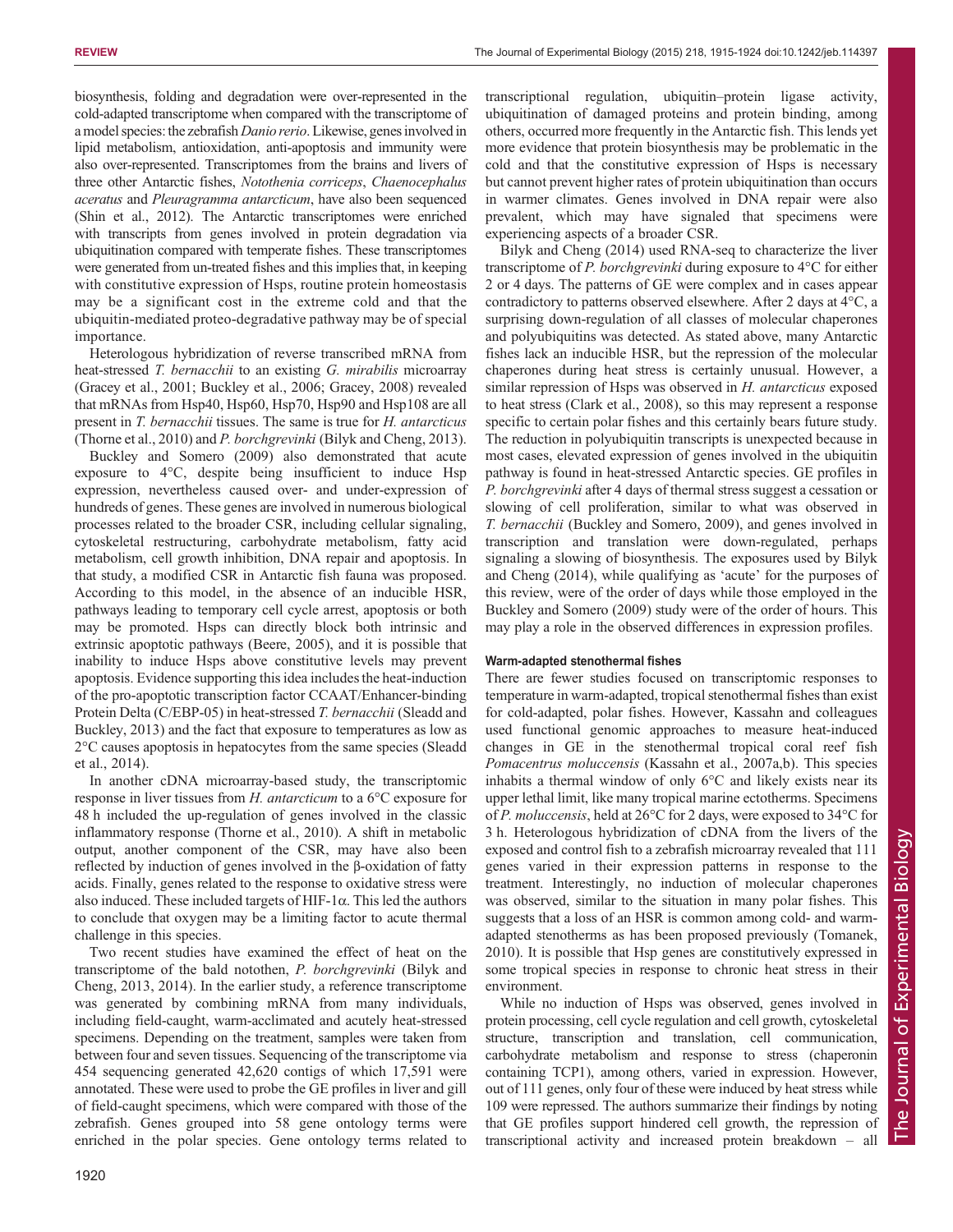signatures of heat stress in other fishes. This study was followed by a broad-scale, multi-stressor analysis expanding on their heat stress studies ([Kassahn et al., 2007b\)](#page-8-0). After a 5 day exposure to 31°C, 324 genes were found to have varied their expression compared with controls. These included genes involved with protein turnover, metabolic shifts and response to oxidative stress. Again, these are all processes that have been identified as common in the cross-taxa CSR.

#### Responses to long-term heat exposure in stenotherms

Several studies have examined the effect of long-term exposure to warm temperature on the transcriptomes of stenotherms. In some cases, true acclimation may be occurring, marked by a return to homeostasis at the new temperature. However, in other cases the exposures may be more accurately described as chronic thermal stress.

[Huth and Place \(2013\)](#page-8-0) generated a reference transcriptome for the Antarctic species T. bernacchii via 454 pyrosequencing and the de novo assembly of 30,107 unigenes. Libraries were generated from the gill, liver and brains of control individuals, held at either − 1.5°C (control) or 4°C (heat stressed) for 28 days. Through comparison with existing databases, 13,003 genes were annotated. As in previous studies on this species ([Buckley and Somero, 2009\)](#page-7-0), no HSR was observed. However, numerous other genes differed in expression and many of these genes play a role in other aspects of the CSR. Two signals of an increase in metabolism were observed. Levels of apolipoprotein messages were elevated in the warmacclimated livers, suggesting an increase in lipid metabolism and mirroring similar results from [Chen et al. \(2008\)](#page-7-0) on the toothfish, D. mawsoni. In the gill, mRNA from genes encoding cytochrome oxidase C1 and CO were overexpressed as were those involved in lipid metabolism, suggesting a similar metabolic shift in this tissue as well. It has been previously shown that warm-acclimation leads to an increase in resting metabolic rate in this species and so this cellular signal correlates with whole-organismal measurements [\(Enzor et al., 2013\)](#page-7-0).

An increase in metabolism at higher temperatures may create more ROS and therefore oxidative stress, as has been observed in other studies discussed above. Furthermore, even at ambient temperatures, the high oxygen content of polar waters and the increased mitochondrial densities of Antarctic fishes (O'[Brien and](#page-8-0) [Sidell, 2000](#page-8-0)) may create chronic oxidative stress in these species. Therefore, it may be that oxidative stress responses and redox regulation may be of critical importance in polar organisms. In concordance with this idea, expression of genes involved in redox regulation was significantly higher in warm-acclimated T. bernacchii ([Huth and Place, 2013](#page-8-0)). Reductases, redoxins and dehydrogenases were all up-regulated in the warm-acclimated group.

There were dramatic differences in GE in the brain, where the cytoprotective genes ependymin-1 and S100β were strongly overexpressed in thermally challenged individuals. Also noteworthy was the finding that HMGB1 was up-regulated in the heat, in contrast to the findings in the annual killifish A. limnaeus, where a strong inverse correlation was found between HMGB1 expression and heat ([Podrabsky and Somero, 2004](#page-8-0)). [Huth and Place \(2013\)](#page-8-0) posit that their findings in T. bernacchii may be related to the role that HMGB1 can play in inflammation responses. Inflammation signals were also observed in heat-stressed H. antarcticus ([Thorne](#page-9-0) [et al., 2010](#page-9-0)) and in the Antarctic eelpout Pachycara brachycephalum ([Windisch et al., 2014](#page-9-0)). Finally, many of the same genes that responded to a long-term thermal exposure also responded to an acute exposure to the same treatment temperature,

albeit in the opposite direction ([Buckley and Somero, 2009\)](#page-7-0). This underscores the importance of teasing apart short- versus long-term responses to environmental temperature.

Two studies focused on transcriptional responses to temperature in the Antarctic eelpout, P. brachycephalum ([Windisch et al., 2011,](#page-9-0) [2014\)](#page-9-0). Unlike some other fishes from cold habitats, this species possesses a typical HSR, similar to lower latitude species, can survive long term at 9°C, and has an optimal growth temperature of 3°C [\(Windisch et al., 2014\)](#page-9-0). Expression of candidate genes that are associated with metabolism was measured in livers of eelpouts exposed to 5°C for up to 6 weeks ([Windisch et al., 2011\)](#page-9-0). Individuals were sampled at several time points, allowing for early and late responses to be characterized. The patterns of GE support a switch from lipid metabolism to carbohydrate metabolism during warm acclimation. As carbohydrate metabolism supports anaerobic metabolism, it is possible that this switch in metabolic fuel might be related to hypoxemia at warmer temperatures.

In a subsequent study, a species-specific microarray was used to compare GE profiles in eelpouts exposed to  $-1$ , 0, 3, 5, 7 or 9 °C for 9 weeks [\(Windisch et al., 2014](#page-9-0)). Six-hundred and sixty-four genes (representing 4.3% of the 15,843 ESTs present on the array) varied in expression during thermal acclimation. These genes are involved in various cellular processes including signaling, cytoskeletal remodeling and metabolic shifts, processes also determined to be affected by acute heat stress in T. bernacchii [\(Buckley and Somero,](#page-7-0) [2009\)](#page-7-0). Also affected were genes involved in post-translational modification, transcription and translation. Optimal growth was observed at 3°C, and this coincided with the fewest numbers of genes altering expression at the end of the time course, suggesting that this exposure was the least stressful; there are likely ecological reasons explaining why this species inhabits waters colder than its preferred temperature. Expression patterns again supported a switch from lipid to carbohydrate metabolism at elevated temperatures. Above 7°C, a HSR and an acute inflammatory response were observed, signaling cellular distress and making it likely that 7°C represents the 'pejus' temperature (sensu [Pörtner, 2001](#page-8-0)) for this species. Likewise, a down-regulation in cell growth- and proliferation-associated genes occurred at warmer temperatures. Oxidative stress may have been occurring at cold temperatures, as glutathione S-transferase (GST) transcript levels were elevated in the cold. [Windisch et al. \(2014\)](#page-9-0) suggest that oxidative stress at warmer temperatures may be mitigated through the activity of uncoupling proteins.

In summary, there is direct evidence that stenotherms from both cold and tropical environments lack an inducible HSR. At least in the Antarctic species, this is combined with the constitutive expression of Hsps, likely as a means of preserving protein homeostasis in the cold. GE studies on polar species further support this conjecture as clear patterns of expression of genes involved in protein degradation and ubiquitination were often observed. Other aspects of the CSR are observed in cold stenotherms. Oxidative stress responses were commonly measured in these studies in response to both acute and long-term heat exposure, highlighting the likely importance of oxidative stress in eliciting GE responses and perhaps establishing thermal limits. Likewise, inflammation responses were observed in both short- and long-term treatments. Metabolic shifts, a key aspect of the CSR, were commonly observed in the GE data. In some cases, specific genes have been identified as important temperature sensors, with the high mobility group proteins, for instance, being highly thermally responsive in both stenotherms and eurytherms. Finally, it appears that one fundamental difference between warm- and cold-water stenotherms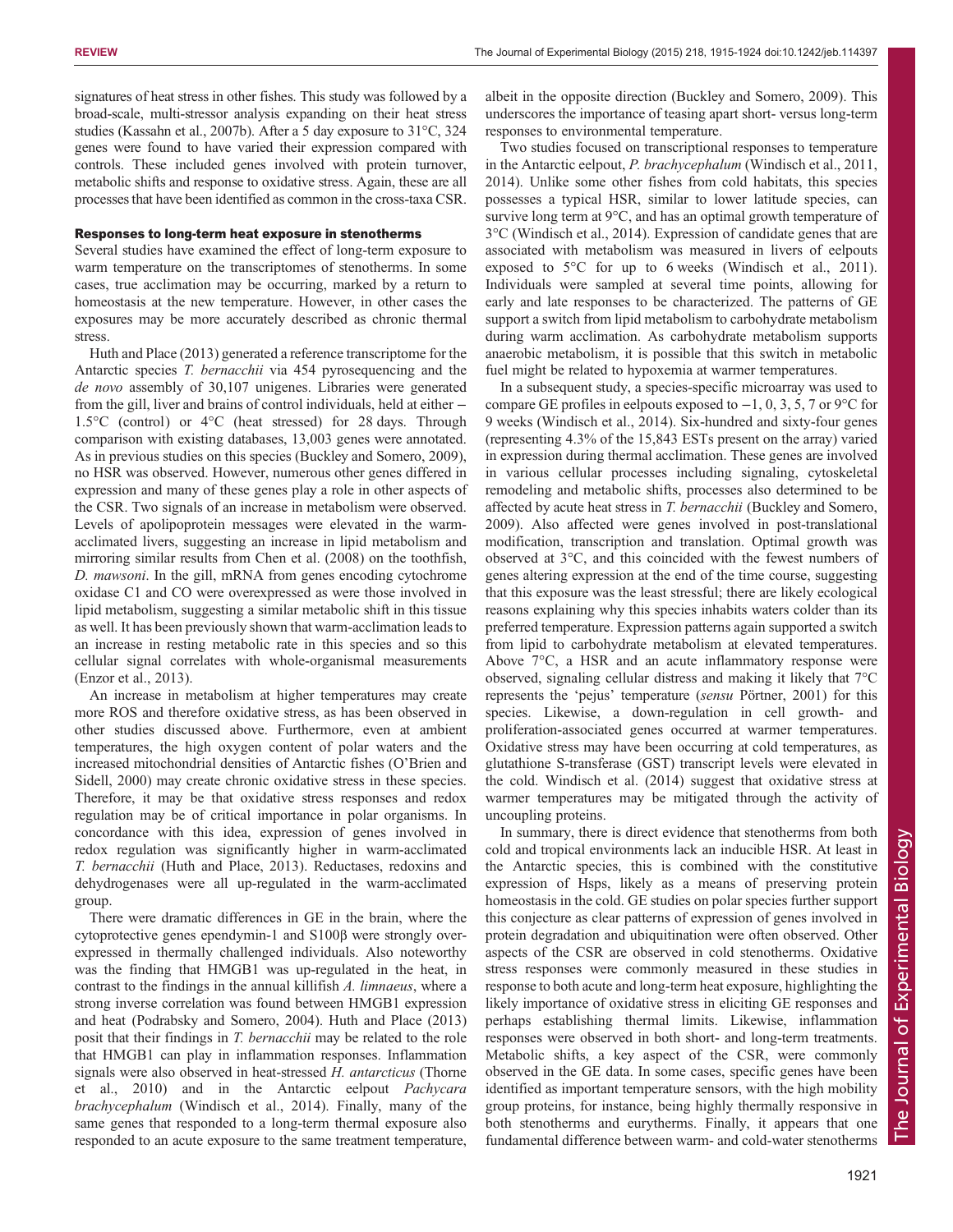<span id="page-7-0"></span>is that heat stress may lead to broad-scale repression of genes in tropical species, while causing at least an equal amount of induction in polar species.

#### Conclusions and suggestions for further study

The use of genomic approaches to investigate the impacts of environmental temperature on organismal function in eurytherms and stenotherms is a robust and growing field of research. In general, these studies further define the conserved CSR, while continuing to identify novel genetic pathways involved in this important response to abiotic stressors. These studies have also illuminated exceptions to the conserved nature of the CSR, with the lack of a HSR in some species of both cold- and warm-adapted stenotherms being the most notable. Oxidative stress responses and inflammation signals often accompanied heat treatment, underscoring the ways in which primary and secondary stressors can work in tandem to elicit complex GE patterns of response.

While a wealth of information has been obtained through the studies considered here, as well as those in moderate eurytherms such asthe salmonids, endothermic fishes such astunas and genetic models such as the zebrafish, we are only at the beginning of this transformative era. As the cost of high-throughput sequencing continues to decrease and species-specific tools continue to be developed, the utility of environmental genomics is expanding. As outlined above, cross-study comparisons are challenging for a variety of reasons. Efforts should be made when possible to examine GE changes on short-, medium- and long-term time scales as this is critical for describing molecular stages of thermal responses and how time scales for responses differ between stenotherms and eurytherms. Examining as broad a range of tissues as possible will also facilitate cross-study analyses. More studies are needed on additional species, with tropical stenotherms being the most currently understudied. The genomic era was inaugurated by powerful new tools that allowed us to move beyond the study of a handful of candidate genes. However, the promise of the post-genomic era is going to lie in a return to the study of single genes or genetic pathwaysthat were discovered to be of likely importance through transcriptomics. Likewise, more integrative studies that combine transcriptomics, proteomics and higher-level physiological phenotypes are needed to push beyond the era of hypothesis generation.

#### Acknowledgements

The authors wish to thank George Somero for motivating our own research on this topic, being an incredibly supportive mentor over the course of our careers, and inviting us to participate in the Biochemical Adaptation symposium. We also thank the co-conveners of the symposium, Lars Tomanek, Jason Podrabsky and Jonathon Stillman, and are grateful for helpful feedback on our topic from symposium attendees.

#### Competing interests

The authors declare no competing or financial interests.

#### Author contributions

B.A.B. and C.A.L. equally contributed to drafting, writing and revising the manuscript.

#### Funding

Some of the research discussed was supported by NSF grant OPP-0443754 to B.A.B.

#### References

- [Afonso, L. O. B., Hosoya, S., Osborne, J., Gamperl, A. K. and Johnson, S.](http://dx.doi.org/10.1111/j.1095-8649.2007.01697.x) [\(2008\). Lack of glucose and hsp70 responses in haddock](http://dx.doi.org/10.1111/j.1095-8649.2007.01697.x) Melanogrammus aeglefinus [\(L.\) subjected to handling and heat shock.](http://dx.doi.org/10.1111/j.1095-8649.2007.01697.x) J. Fish Biol. 72, 157-167.
- [Anttila, K., Eliason, E. J., Kaukinen, K. H., Miller, K. M. and Farrell, A. P.](http://dx.doi.org/10.1111/jfb.12367) (2014). [Facing warm temperatures during migration: cardiac mRNA responses of two](http://dx.doi.org/10.1111/jfb.12367)

adult Oncorhynchus nerka [populations to warming and swimming challenges.](http://dx.doi.org/10.1111/jfb.12367) J. Fish Biol. 84[, 1439-1456.](http://dx.doi.org/10.1111/jfb.12367)

- [Basu, N., Todgham, A. E., Ackerman, P. A., Bibeau, M. R., Nakano, K., Schulte,](http://dx.doi.org/10.1016/S0378-1119(02)00687-X) P. M. and Iwama, G. K. [\(2002\). Heat shock protein genes and their functional](http://dx.doi.org/10.1016/S0378-1119(02)00687-X) [significance in fish.](http://dx.doi.org/10.1016/S0378-1119(02)00687-X) Gene 295, 173-183.
- Beere, H. M. [\(2005\). Death versus survival: functional interaction between the](http://dx.doi.org/10.1172/JCI26471) [apoptotic and stress-inducible heat shock protein pathways.](http://dx.doi.org/10.1172/JCI26471) J. Clin. Invest. 115, [2633-2639.](http://dx.doi.org/10.1172/JCI26471)
- Bilyk, K. T. and Cheng, C.-H. C. [\(2013\). Model of gene expression in extreme cold](http://dx.doi.org/10.1186/1471-2164-14-634) [reference transcriptome for the high-Antarctic cryopelagic notothenioid fish](http://dx.doi.org/10.1186/1471-2164-14-634) [Pagothenia borchgrevinki.](http://dx.doi.org/10.1186/1471-2164-14-634) BMC Genomics 14, 634.
- Bilyk, K. T. and Cheng, C.-H. C. [\(2014\). RNA-seq analyses of cellular responses to](http://dx.doi.org/10.1016/j.margen.2014.06.006) [elevated body temperature in the high Antarctic cryopelagic nototheniid fish](http://dx.doi.org/10.1016/j.margen.2014.06.006) [Pagothenia borchgrevinki](http://dx.doi.org/10.1016/j.margen.2014.06.006). Mar. Genomics 18, 163-171.
- Buckley, B. A. and Hofmann, G. E. (2002). Thermal acclimation changes DNAbinding activity of heat shock factor 1 (HSF1) in the goby Gillichthys mirabilis: implications for plasticity in the heat-shock response in natural populations. J. Exp. Biol. 205, 3231-3240.
- Buckley, B. A. and Hofmann, G. E. [\(2004\). Magnitude and duration of thermal](http://dx.doi.org/10.1086/420944) [stress determine kinetics of hsp gene regulation in the goby](http://dx.doi.org/10.1086/420944) Gillichthys mirabilis. [Physiol. Biochem. Zool.](http://dx.doi.org/10.1086/420944) 77, 570-581.
- Buckley, B. A. and Somero, G. N. [\(2009\). cDNA microarray analysis reveals the](http://dx.doi.org/10.1007/s00300-008-0533-x) [capacity of the cold-adapted Antarctic fish](http://dx.doi.org/10.1007/s00300-008-0533-x) Trematomus bernacchii to alter gene [expression in response to heat stress.](http://dx.doi.org/10.1007/s00300-008-0533-x) Polar Biol. 32, 403-415.
- Buckley, B. A., Owen, M.-E. and Hofmann, G. E. (2001). Adjusting the thermostat: the threshold induction temperature for the heat-shock response in intertidal mussels (genus Mytilus). J. Exp. Biol. 204, 3571-3579.
- [Buckley, B. A., Place, S. P. and Hofmann, G. E.](http://dx.doi.org/10.1242/jeb.01219) (2004). Regulation of heat shock [genes in isolated hepatocytes from an Antarctic fish,](http://dx.doi.org/10.1242/jeb.01219) Trematomus bernacchii. J. Exp. Biol. 207[, 3649-3656.](http://dx.doi.org/10.1242/jeb.01219)
- [Buckley, B. A., Gracey, A. Y. and Somero, G. N.](http://dx.doi.org/10.1242/jeb.02292) (2006). The cellular response to heat stress in the goby Gillichthys mirabilis[: a cDNA microarray and protein-level](http://dx.doi.org/10.1242/jeb.02292) analysis. J. Exp. Biol. 209[, 2660-2677.](http://dx.doi.org/10.1242/jeb.02292)
- [Castilho, P. C., Buckley, B. A., Somero, G. N. and Block, B. A.](http://dx.doi.org/10.1111/j.1365-294X.2009.04174.x) (2009). [Heterologous hybridization to a complementary DNA microarray reveals the effect](http://dx.doi.org/10.1111/j.1365-294X.2009.04174.x) [of thermal acclimation in the endothermic bluefin tuna \(](http://dx.doi.org/10.1111/j.1365-294X.2009.04174.x)Thunnus orientalis). Mol. Ecol. 18[, 2092-2102.](http://dx.doi.org/10.1111/j.1365-294X.2009.04174.x)
- [Chen, Z., Cheng, C.-H. C., Zhang, J., Cao, L., Chen, L., Zhou, L., Jin, Y., Ye, H.,](http://dx.doi.org/10.1073/pnas.0802432105) Deng, C., Dai, Z. et al. [\(2008\). Transcriptomic and genomic evolution under](http://dx.doi.org/10.1073/pnas.0802432105) [constant cold in Antarctic notothenioid fish.](http://dx.doi.org/10.1073/pnas.0802432105) Proc. Natl. Acad. Sci. USA. 105, [12944-12949.](http://dx.doi.org/10.1073/pnas.0802432105)
- [Chou, M.-Y., Hsiao, C.-D., Chen, S.-C., Chen, I.-W., Liu, S.-T. and Hwang, P.-P.](http://dx.doi.org/10.1242/jeb.019950) [\(2008\). Effects of hypothermia on gene expression in zebrafish gills: upregulation](http://dx.doi.org/10.1242/jeb.019950) [in differentiation and function of ionocytes as compensatory responses.](http://dx.doi.org/10.1242/jeb.019950) J. Exp. Biol. 211[, 3077-3084.](http://dx.doi.org/10.1242/jeb.019950)
- [Clark, M. S., Clarke, A., Cockell, C. S., Convey, P., Detrich, H. W., III, Fraser,](http://dx.doi.org/10.1002/cfg.398) [K. P. P., Johnston, I. A., Methe, B. A., Murray, A. E., Peck, L. S. et al.](http://dx.doi.org/10.1002/cfg.398) (2004). Antarctic genomics. [Comp. Funct. Genomics](http://dx.doi.org/10.1002/cfg.398) 5, 230-238.
- [Clark, M. S., Fraser, K. P. P., Burns, G. and Peck, L. S.](http://dx.doi.org/10.1007/s00300-007-0344-5) (2008). The HSP70 heat [shock response in the Antarctic fish](http://dx.doi.org/10.1007/s00300-007-0344-5) Harpagifer antarcticus. Polar Biol. 31, [171-180.](http://dx.doi.org/10.1007/s00300-007-0344-5)
- Connor, K. M. and Gracey, A. Y. [\(2011\). Circadian cycles are the dominant](http://dx.doi.org/10.1073/pnas.1111076108) [transcriptional rhythm in the intertidal mussel](http://dx.doi.org/10.1073/pnas.1111076108) Mytilus californianus. Proc. Natl. [Acad. Sci. USA](http://dx.doi.org/10.1073/pnas.1111076108) 108, 16110-16115.
- Cossins, A. R. and Crawford, D. L. [\(2005\). Fish as models for environmental](http://dx.doi.org/10.1038/nrg1590) genomics. [Nat. Rev. Genet.](http://dx.doi.org/10.1038/nrg1590) 6, 324-333.
- Currie, S. and Tufts, B. L. (1997). Synthesis of stress protein 70 (Hsp70) in rainbow trout (Oncorhyncus mykiss) red blood cells. J. Exp. Biol. 200, 607-614.
- [De Wit, P., Pespeni, M. H., Ladner, J. T., Barshis, D. J., Seneca, F., Jaris, H.,](http://dx.doi.org/10.1111/1755-0998.12003) [Therkildsen, N. O., Morikawa, M. and Palumbi, S. R.](http://dx.doi.org/10.1111/1755-0998.12003) (2012). The simple fool's [guide to population genomics via RNA-Seq: an introduction to high-throughput](http://dx.doi.org/10.1111/1755-0998.12003) [sequencing data analysis.](http://dx.doi.org/10.1111/1755-0998.12003) Mol. Ecol. Res. 12, 1058-1067.
- Dietz, T. J. and Somero, G. N. [\(1992\). The threshold induction temperature of the](http://dx.doi.org/10.1073/pnas.89.8.3389) [90-kDa heat shock protein is subject to acclimatization in eurythermal goby fishes](http://dx.doi.org/10.1073/pnas.89.8.3389) (genus [Gillichthys\). Proc. Natl. Acad. Sci. USA](http://dx.doi.org/10.1073/pnas.89.8.3389) 89, 3389-3393.
- Eastman, J. T. [\(2005\). The nature of the diversity of Antarctic fishes.](http://dx.doi.org/10.1007/s00300-004-0667-4) Polar Biol. 28, [93-107.](http://dx.doi.org/10.1007/s00300-004-0667-4)
- Ekblom, R. and Galindo, J. [\(2011\). Applications of next generation sequencing in](http://dx.doi.org/10.1038/hdy.2010.152) [molecular ecology of non-model organisms.](http://dx.doi.org/10.1038/hdy.2010.152) Heredity 107, 1-15.
- Enzor, L. A., Zippay, M. L. and Place, S. P. (2013). High latitude fish in a high  $CO<sub>2</sub>$ [world: synergistic effects of elevated temperature and carbon dioxide on the](http://dx.doi.org/10.1016/j.cbpa.2012.07.016) [metabolic rates of Antarctic notothenioids.](http://dx.doi.org/10.1016/j.cbpa.2012.07.016) Comp. Biochem. Physiol. A. Mol. [Integr. Physiol.](http://dx.doi.org/10.1016/j.cbpa.2012.07.016) 164, 154-161.
- [Evans, T. G., Hammill, E., Kaukinen, K., Schulze, A. D., Patterson, D. A.,](http://dx.doi.org/10.1111/j.1365-294X.2011.05276.x) [English, K. K., Curtis, J. M. R. and Miller, K. M.](http://dx.doi.org/10.1111/j.1365-294X.2011.05276.x) (2011). Transcriptomics of [environmental acclimatization and survival in wild adult Pacific sockeye salmon](http://dx.doi.org/10.1111/j.1365-294X.2011.05276.x) (Oncorhynchus nerka[\) during spawning migration.](http://dx.doi.org/10.1111/j.1365-294X.2011.05276.x) Mol. Ecol. 20, 4472-4489.
- [Fangue, N. A., Hofmeister, M. and Schulte, P. M.](http://dx.doi.org/10.1242/jeb.02260) (2006). Intraspecific variation in [thermal tolerance and heat shock protein gene expression in common killifish,](http://dx.doi.org/10.1242/jeb.02260) [Fundulus heteroclitus. J. Exp. Biol.](http://dx.doi.org/10.1242/jeb.02260) 209, 2859-2872.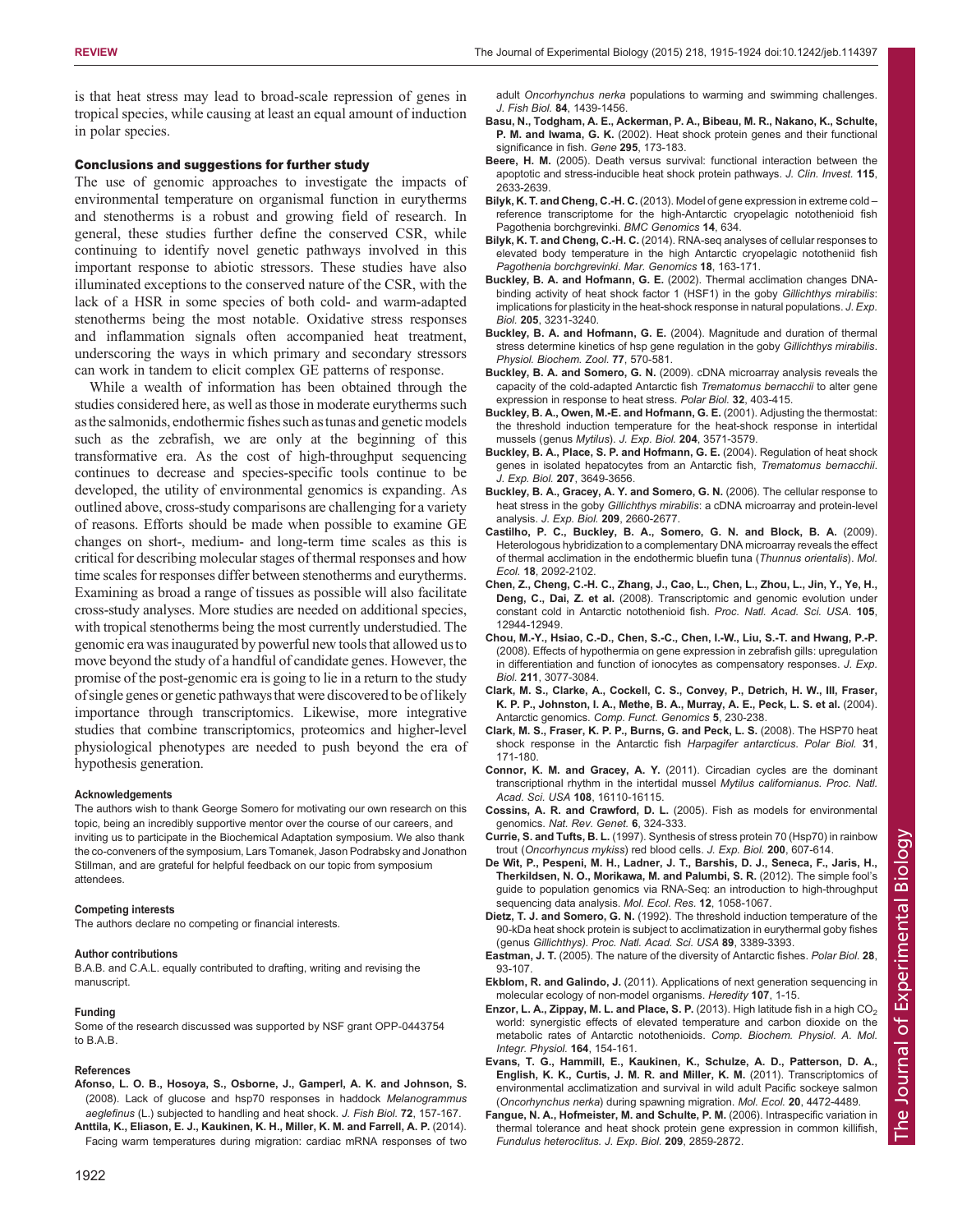- <span id="page-8-0"></span>[Fangue, N. A., Osborne, E. J., Todgham, A. E. and Schulte, P. A.](http://dx.doi.org/10.1086/660113) (2011). The [onset temperature of the heat-shock response and whole-organism thermal](http://dx.doi.org/10.1086/660113) [tolerance are tightly correlated in both laboratory-acclimated and field](http://dx.doi.org/10.1086/660113)[acclimatized tidepool sculpins \(](http://dx.doi.org/10.1086/660113)Oligocottus maculosus). Physiol. Biochem. Zool. 84[, 341-352.](http://dx.doi.org/10.1086/660113)
- Feder, M. E. and Hofmann, G. E. [\(1999\). Heat-shock proteins, molecular](http://dx.doi.org/10.1146/annurev.physiol.61.1.243) [chaperones, and the stress response: evolutionary and ecological physiology.](http://dx.doi.org/10.1146/annurev.physiol.61.1.243) [Annu. Rev. Physiol.](http://dx.doi.org/10.1146/annurev.physiol.61.1.243) 61, 243-282.
- [Fournier, M. L., Paulson, A., Pavelka, N., Mosley, A. L., Gaudenz, K., Bradford,](http://dx.doi.org/10.1074/mcp.M900415-MCP200) [W. D., Glynn, E., Li, H., Sardiu, M. E., Fleharty, B. et al.](http://dx.doi.org/10.1074/mcp.M900415-MCP200) (2010). Delayed [correlation of mRNA and protein expression in rapamycin-treated cells and a role](http://dx.doi.org/10.1074/mcp.M900415-MCP200) [for Ggc1 in cellular sensitivity to rapamycin.](http://dx.doi.org/10.1074/mcp.M900415-MCP200) Mol. Cell Proteomics 9, 271-284.
- [Ghazalpour, A., Bennett, B., Petyuk, V. A., Orozco, L., Hagopian, R., Mungrue,](http://dx.doi.org/10.1371/journal.pgen.1001393) [I. N., Farber, C. R., Sinsheimer, J., Kang, H. M., Furlotte, N. et al.](http://dx.doi.org/10.1371/journal.pgen.1001393) (2011). [Comparative analysis of proteome and transcriptome variation in mouse.](http://dx.doi.org/10.1371/journal.pgen.1001393) PLoS Genet. 7[, e1001393.](http://dx.doi.org/10.1371/journal.pgen.1001393)
- Goetz, F. W. and MacKenzie, S. [\(2008\). Functional genomics with microarrays in](http://dx.doi.org/10.1111/j.1467-2979.2008.00301.x) [fish biology and fisheries.](http://dx.doi.org/10.1111/j.1467-2979.2008.00301.x) Fish Fisheries 9, 378-395.
- Gracey, A. Y. (2008). The Gillichthys mirabilis [Cooper array: a platform to investigate](http://dx.doi.org/10.1111/j.1095-8649.2008.01903.x) [the molecular basis of phenotypic plasticity.](http://dx.doi.org/10.1111/j.1095-8649.2008.01903.x) J. Fish Biol. 72, 2118-2132.
- Gracey, A. Y. and Cossins, A. R. [\(2003\). Application of microarray technology in](http://dx.doi.org/10.1146/annurev.physiol.65.092101.142716) [environmental and comparative physiology.](http://dx.doi.org/10.1146/annurev.physiol.65.092101.142716) Annu. Rev. Physiol. 65, 231-259.
- [Gracey, A. Y., Troll, J. V. and Somero, G. N.](http://dx.doi.org/10.1073/pnas.98.4.1993) (2001). Hypoxia-induced gene [expression profiling in the euryoxic fish](http://dx.doi.org/10.1073/pnas.98.4.1993) Gillichthys mirabilis. Proc. Natl. Acad. Sci. USA 98[, 1993-1998.](http://dx.doi.org/10.1073/pnas.98.4.1993)
- [Gracey, A. Y., Fraser, E. J., Li, W., Fang, Y., Taylor, R. R., Rogers, J., Brass, A.](http://dx.doi.org/10.1073/pnas.0403627101) and Cossins, A. R. [\(2004\). Coping with cold: an integrative, multitissue analysis](http://dx.doi.org/10.1073/pnas.0403627101) [of the transcriptome of a poikilothermic vertebrate.](http://dx.doi.org/10.1073/pnas.0403627101) Proc. Natl. Acad. Sci. USA 101, [16970-16975.](http://dx.doi.org/10.1073/pnas.0403627101)
- [Gracey, A. Y., Chaney, M. L., Boomhower, J. P., Tyburczy, W. R., Connor, K. and](http://dx.doi.org/10.1016/j.cub.2008.08.049) Somero, G. N. [\(2008\). Rhythms of gene expression in a fluctuating intertidal](http://dx.doi.org/10.1016/j.cub.2008.08.049) [environment.](http://dx.doi.org/10.1016/j.cub.2008.08.049) Curr. Biol. 18, 1501-1507.
- [Healy, T. M., Tymchuk, W. E., Osborne, E. J. and Schulte, P. M.](http://dx.doi.org/10.1152/physiolgenomics.00209.2009) (2010). Heat [shock response of killifish \(](http://dx.doi.org/10.1152/physiolgenomics.00209.2009)Fundulus heteroclitus): candidate gene and [heterologous microarray approaches.](http://dx.doi.org/10.1152/physiolgenomics.00209.2009) Physiol. Genomics 41, 171-184.
- Hofmann, G. E., Buckley, B. A., Airaksinen, S., Keen, J. E. and Somero, G. N. (2000). Heat-shock protein expression is absent in the Antarctic fish Trematomus bernacchii (family Nototheniidae). J. Exp. Biol. 203, 2331-2339.
- Hook, S. E. [\(2010\). Promise and progress in environmental genomics: a status](http://dx.doi.org/10.1111/j.1095-8649.2010.02814.x) [report on the applications of gene expression-based microarray studies in](http://dx.doi.org/10.1111/j.1095-8649.2010.02814.x) [ecologically relevant fish species.](http://dx.doi.org/10.1111/j.1095-8649.2010.02814.x) J. Fish Biol. 77, 1999-2022.
- [Hori, T. S., Gamperl, A. K., Afonso, L. O. B., Johnson, S. C., Hubert, S., Kimball,](http://dx.doi.org/10.1186/1471-2164-11-72) J., Bowman, S. and Rise, M. L. [\(2010\). Heat-shock responsive genes identified](http://dx.doi.org/10.1186/1471-2164-11-72) and validated in Atlantic cod (Gadus morhua[\) liver, head kidney and skeletal](http://dx.doi.org/10.1186/1471-2164-11-72) [muscle using genomic techniques.](http://dx.doi.org/10.1186/1471-2164-11-72) BMC Genomics 11, 72.
- Huth, T. J. and Place, S. P. [\(2013\). De novo assembly and characterization of tissue](http://dx.doi.org/10.1186/1471-2164-14-805) [specific transcriptomes in the emerald notothen,](http://dx.doi.org/10.1186/1471-2164-14-805) Trematomus bernacchii. BMC [Genomics](http://dx.doi.org/10.1186/1471-2164-14-805) 14, 805.
- [Iwama, G. K., Thomas, P. T., Forsyth, R. B. and Vijayan, M. M.](http://dx.doi.org/10.1023/A:1008812500650) (1998). Heat shock [protein expression in fish.](http://dx.doi.org/10.1023/A:1008812500650) Rev. Fish Biol. Fisher. 8, 35-56.
- [Iwama, G. K., Vijayan, M. M., Forsyth, R. B. and Ackerman, P. A.](http://dx.doi.org/10.1093/icb/39.6.901) (1999). Heat [shock proteins and physiological stress in fish.](http://dx.doi.org/10.1093/icb/39.6.901) Amer. Zool. 39, 901-909.
- [Jayasundara, N., Gardner, L. D. and Block, B. A.](http://dx.doi.org/10.1152/ajpregu.00254.2013) (2013). Effects of temperature [acclimation on Pacific bluefin tuna \(](http://dx.doi.org/10.1152/ajpregu.00254.2013)Thunnus orientalis) cardiac transcriptome. [Am. J. Physiol. Regul. Integr. Comp. Physiol.](http://dx.doi.org/10.1152/ajpregu.00254.2013) 305, R1010-R1020.
- [Jeffries, K. M., Hinch, S. G., Sierocinski, T., Clark, T. D., Eliason, E. J.,](http://dx.doi.org/10.1002/ece3.274) [Donaldson, M. R., Li, S., Pavlidis, P. and Miller, K. M.](http://dx.doi.org/10.1002/ece3.274) (2012). Consequences of [high temperatures and premature mortality on the transcriptome and blood](http://dx.doi.org/10.1002/ece3.274) [physiology of wild adult sockeye salmon \(](http://dx.doi.org/10.1002/ece3.274)Oncorhynchus nerka). Ecol. Evol. 2, [1747-1764.](http://dx.doi.org/10.1002/ece3.274)
- [Jeffries, K. M., Hinch, S. G., Sierocinski, T., Pavlidis, P. and Miller, K. M.](http://dx.doi.org/10.1111/eva.12119) (2014). [Transcriptomic responses to high water temperature in two species of Pacific](http://dx.doi.org/10.1111/eva.12119) salmon. [Evol. App.](http://dx.doi.org/10.1111/eva.12119) 7, 286-300.
- Ju, Z., Dunham, R. and Liu, Z. [\(2002\). Differential gene expression in the brain of](http://dx.doi.org/10.1007/s00438-002-0727-9) channel catfish (Ictalurus punctatus[\) in response to cold acclimation.](http://dx.doi.org/10.1007/s00438-002-0727-9) Mol. Genet. [Genomics](http://dx.doi.org/10.1007/s00438-002-0727-9) 268, 87-95.
- [Kassahn, K. S., Caley, M. J., Ward, A. C., Connolly, A. R., Stone, G. and Crozier,](http://dx.doi.org/10.1111/j.1365-294X.2006.03178.x) R. H. [\(2007a\). Heterologous microarray experiments used to identify the early](http://dx.doi.org/10.1111/j.1365-294X.2006.03178.x) [gene response to heat stress in a coral reef fish.](http://dx.doi.org/10.1111/j.1365-294X.2006.03178.x) Mol. Ecol. 16, 1749-1763.
- [Kassahn, K. S., Crozier, R. H., Ward, A. C., Stone, G. and Caley, M. J.](http://dx.doi.org/10.1186/1471-2164-8-358) (2007b). [From transcriptome to biological function: environmental stress in an ectothermic](http://dx.doi.org/10.1186/1471-2164-8-358) [vertebrate, the coral reef fish](http://dx.doi.org/10.1186/1471-2164-8-358) Pomacentrus moluccensis. BMC Genomics 8, 358.
- Kassahn, K. S., Crozier, R. H., Pörtner, H. O. and Caley, M. J. (2009). Animal [performance and stress: responses and tolerance limits at different levels of](http://dx.doi.org/10.1111/j.1469-185X.2008.00073.x) [biological organisation.](http://dx.doi.org/10.1111/j.1469-185X.2008.00073.x) Biol. Rev. 84, 277-292.
- Kültz, D. [\(2005\). Molecular and evolutionary basis of the cellular stress response.](http://dx.doi.org/10.1146/annurev.physiol.67.040403.103635) [Annu. Rev. Physiol.](http://dx.doi.org/10.1146/annurev.physiol.67.040403.103635) 67, 225-257.
- [La Terza, A., Passini, V., Barchetta, S. and Luporini, P.](http://dx.doi.org/10.1017/S0954102007000314) (2007). Adaptive evolution [of the heat-shock response in the Antarctic psychrophilic ciliate,](http://dx.doi.org/10.1017/S0954102007000314) Euplotes focardii:

[hints from a comparative determination of the hsp70 gene structure.](http://dx.doi.org/10.1017/S0954102007000314) Antarctic Sci. 19[, 239-244.](http://dx.doi.org/10.1017/S0954102007000314)

- [Lewis, J. M., Hori, T. S., Rise, M. L., Walsh, P. J. and Currie, S.](http://dx.doi.org/10.1152/physiolgenomics.00067.2010) (2010). [Transcriptome responses to heat stress in the nucleated red blood cells of the](http://dx.doi.org/10.1152/physiolgenomics.00067.2010) rainbow trout ([Oncorhynchus mykiss](http://dx.doi.org/10.1152/physiolgenomics.00067.2010)). Physiol. Genomics 42, 361-373.
- [Liu, S., Wang, X., Sun, F., Zhang, J., Feng, J., Liu, H., Rajendran, K. V., Sun, L.,](http://dx.doi.org/10.1152/physiolgenomics.00026.2013) Zhang, Y., Jiang, Y. et al. [\(2013\). RNA-Seq reveals expression signatures of](http://dx.doi.org/10.1152/physiolgenomics.00026.2013) [genes involved in oxygen transport, protein synthesis, folding, and degradation in](http://dx.doi.org/10.1152/physiolgenomics.00026.2013) [response to heat stress in catfish.](http://dx.doi.org/10.1152/physiolgenomics.00026.2013) Physiol. Genomics 45, 462-476.
- Logan, C. A. and Somero, G. N. [\(2010\). Transcriptional responses to thermal](http://dx.doi.org/10.1152/ajpregu.00306.2010) [acclimation in the eurythermal fish](http://dx.doi.org/10.1152/ajpregu.00306.2010) Gillichthys mirabilis (Cooper 1864). [Am. J. Physiol. Regul. Integr. Comp. Physiol.](http://dx.doi.org/10.1152/ajpregu.00306.2010) 299, R843-R852.
- Logan, C. A. and Somero, G. N. [\(2011\). Effects of thermal acclimation on](http://dx.doi.org/10.1152/ajpregu.00689.2010) [transcriptional responses to acute heat stress in the eurythermal fish](http://dx.doi.org/10.1152/ajpregu.00689.2010) Gillichthys mirabilis (Cooper). [Am. J. Physiol. Regul. Integr. Comp. Physiol.](http://dx.doi.org/10.1152/ajpregu.00689.2010) 300, [R1373-R1383.](http://dx.doi.org/10.1152/ajpregu.00689.2010)
- Long, Y., Li, L., Li, Q., He, X. and Cui, Z. [\(2012\). Transcriptomic characterization of](http://dx.doi.org/10.1371/journal.pone.0037209) [temperature stress responses in larval zebrafish.](http://dx.doi.org/10.1371/journal.pone.0037209) PLoS ONE 7, e37209.
- [Long, Y., Song, G., Yan, J., He, X., Li, Q. and Cui, Z.](http://dx.doi.org/10.1186/1471-2164-14-612) (2013). Transcriptomic [characterization of cold acclimation in larval zebrafish.](http://dx.doi.org/10.1186/1471-2164-14-612) BMC Genomics 14, 612.
- [Malek, R. L., Sajadi, H., Abraham, J., Grundy, M. A. and Gerhard, G. S.](http://dx.doi.org/10.1016/j.cca.2004.08.014) (2004). [The effects of temperature reduction on gene expression and oxidative stress in](http://dx.doi.org/10.1016/j.cca.2004.08.014) [skeletal muscle from adult zebrafish.](http://dx.doi.org/10.1016/j.cca.2004.08.014) Comp. Biochem. Physiol. C Toxicol. [Pharmacol.](http://dx.doi.org/10.1016/j.cca.2004.08.014) 138, 363-373.
- [Meier, K., Hansen, M. M., Normandeau, E., Mensberg, K.-L. D., Frydenberg, J.,](http://dx.doi.org/10.1371/journal.pone.0085171) [Larsen, P. F., Bekkevold, D. and Bernatchez, L.](http://dx.doi.org/10.1371/journal.pone.0085171) (2014). Local adaptation at the [transcriptome level in brown trout: evidence from early life history temperature](http://dx.doi.org/10.1371/journal.pone.0085171) [genomic reaction norms.](http://dx.doi.org/10.1371/journal.pone.0085171) PLoS ONE 9, e85171.
- [Newton, J. R., Zenger, K. R. and Jerry, D. R.](http://dx.doi.org/10.1016/j.margen.2013.07.002) (2013). Next-generation [transcriptome profiling reveals insights into genetic factors contributing to](http://dx.doi.org/10.1016/j.margen.2013.07.002) [growth differences and temperature adaptation in Australian populations of](http://dx.doi.org/10.1016/j.margen.2013.07.002) barramundi (Lates calcarifer). [Mar. Genomics](http://dx.doi.org/10.1016/j.margen.2013.07.002) 11, 45-52.
- O'Brien, K. M. and Sidell, B. D. (2000). The interplay among cardiac ultrastructure, metabolism and the expression of oxygen-binding protein in Antarctic fishes. J. Exp. Biol. 203, 1287-1297.
- [Olsvik, P. A., Vikeså, V., Lie, K. K. and Hevrøy, E. M.](http://dx.doi.org/10.1186/1471-2164-14-817) (2013). Transcriptional [responses to temperature and low oxygen stress in Atlantic salmon studied with](http://dx.doi.org/10.1186/1471-2164-14-817) [next-generation sequencing technology.](http://dx.doi.org/10.1186/1471-2164-14-817) BMC Genomics 14, 817.
- [Peck, L. S., Clark, M. S., Clarke, A., Cockell, C. S., Convey, P., Detrich, H. W., III,](http://dx.doi.org/10.1007/s00300-004-0671-8) [Fraser, K. P. P., Johnston, I. A., Methe, B. A., Murray, A. E. et al.](http://dx.doi.org/10.1007/s00300-004-0671-8) (2005). [Genomics: applications to Antarctic ecosystems.](http://dx.doi.org/10.1007/s00300-004-0671-8) Polar Biol. 28, 351-365.
- [Peck, L. S., Morley, S. A., Richard, J. and Clark, M. S.](http://dx.doi.org/10.1242/jeb.089946) (2014). Acclimation and [thermal tolerance in Antarctic marine ectotherms.](http://dx.doi.org/10.1242/jeb.089946) J. Exp. Biol. 217, 16-22.
- Place, S. P. and Hofmann, G. E. [\(2005\). Constitutive expression of a stress](http://dx.doi.org/10.1007/s00300-004-0697-y)[inducible heat shock protein gene, hsp70, in phylogenetically distant Antarctic](http://dx.doi.org/10.1007/s00300-004-0697-y) fish. [Polar Biol.](http://dx.doi.org/10.1007/s00300-004-0697-y) 28, 261-267.
- [Place, S. P., Zippay, M. L. and Hofmann, G. E.](http://dx.doi.org/10.1152/ajpregu.00223.2004) (2004). Constitutive roles for [inducible genes: evidence for the alteration in expression of the inducible hsp70](http://dx.doi.org/10.1152/ajpregu.00223.2004) [gene in Antarctic notothenioid fishes.](http://dx.doi.org/10.1152/ajpregu.00223.2004) Am. J. Physiol. 287, R429-R436.
- [Podrabsky, J. E. and Somero, G. N.](http://dx.doi.org/10.1242/jeb.01016) (2004). Changes in gene expression [associated with acclimation to constant temperatures and fluctuating daily](http://dx.doi.org/10.1242/jeb.01016) [temperatures in an annual killifish](http://dx.doi.org/10.1242/jeb.01016) Austrofundulus limnaeus. J. Exp. Biol. 207, [2237-2254.](http://dx.doi.org/10.1242/jeb.01016)
- Pörtner, H. [\(2001\). Climate change and temperature-dependent biogeography:](http://dx.doi.org/10.1007/s001140100216) [oxygen limitation of thermal tolerance in animals.](http://dx.doi.org/10.1007/s001140100216) Naturewissenschaften 88, [137-146.](http://dx.doi.org/10.1007/s001140100216)
- [Prunet, P., Cairns, M. T., Winberg, S. and Pottinger, T. G.](http://dx.doi.org/10.1080/10641260802341838) (2008). Functional [genomics of stress responses in fish.](http://dx.doi.org/10.1080/10641260802341838) Rev. Fisheries Sci. 16, 157-166.
- [Quinn, N. L., McGowan, C. R., Cooper, G. A., Koop, B. F. and Davidson, W. S.](http://dx.doi.org/10.1152/physiolgenomics.00008.2011) [\(2011\). Identification of genes associated with heat tolerance in Arctic charr](http://dx.doi.org/10.1152/physiolgenomics.00008.2011) [exposed to acute thermal stress.](http://dx.doi.org/10.1152/physiolgenomics.00008.2011) Physiol. Genomics 43, 685-696.
- [Rinehart, J. P., Hayward, S. A. L., Elnitsky, M. A., Sandro, L. H., Lee, R. E., Jr and](http://dx.doi.org/10.1073/pnas.0606840103) Denlinger, D. L. [\(2006\). Continuous up-regulation of heat shock proteins in](http://dx.doi.org/10.1073/pnas.0606840103) [larvae, but not adults, of a polar insect.](http://dx.doi.org/10.1073/pnas.0606840103) Proc. Natl. Acad. Sci. USA 103, [14223-14227.](http://dx.doi.org/10.1073/pnas.0606840103)
- Schulte, P. M. [\(2014\). What is environmental stress? Insights from fish living in a](http://dx.doi.org/10.1242/jeb.089722) [variable environment.](http://dx.doi.org/10.1242/jeb.089722) J. Exp. Biol. 217, 23-34.
- Scott, G. R. and Johnston, I. A. [\(2012\). Temperature during embryonic](http://dx.doi.org/10.1073/pnas.1205012109) [development has persistent effects on thermal acclimation capacity in zebrafish.](http://dx.doi.org/10.1073/pnas.1205012109) [Proc. Natl. Acad. Sci. USA.](http://dx.doi.org/10.1073/pnas.1205012109) 109, 14247-14252.
- [Shin, S. C., Kim, S. J., Lee, J. K., Ahn, D. H., Kim, M. G., Lee, H., Lee, J., Kim, B.-](http://dx.doi.org/10.1371/journal.pone.0043762) K. and Park, H. [\(2012\). Transcriptomics and comparative analysis of three](http://dx.doi.org/10.1371/journal.pone.0043762) [Antarctic notothenioid fishes.](http://dx.doi.org/10.1371/journal.pone.0043762) PLoS ONE 7, e43762.
- Sleadd, I. M. and Buckley, B. A. [\(2013\). The CCAAT/enhancer-binding protein](http://dx.doi.org/10.1007/s00300-012-1262-8) δ (C/ EBP-δ[\) transcription factor is heat inducible in the cold-adapted Antarctic fish,](http://dx.doi.org/10.1007/s00300-012-1262-8) [Trematomus bernacchii](http://dx.doi.org/10.1007/s00300-012-1262-8). Polar Biol. 36, 335-342.
- [Sleadd, I. M., Lee, M., Hassumani, D. O., Stecyk, T. M. A., Zeitz, O. K. and](http://dx.doi.org/10.1016/j.jtherbio.2014.06.007) Buckley, B. A. [\(2014\). Sub-lethal heat stress causes apoptosis in an Antarctic fish](http://dx.doi.org/10.1016/j.jtherbio.2014.06.007) [that lacks an inducible heat shock response.](http://dx.doi.org/10.1016/j.jtherbio.2014.06.007) J. Therm. Biol. 44, 119-125.